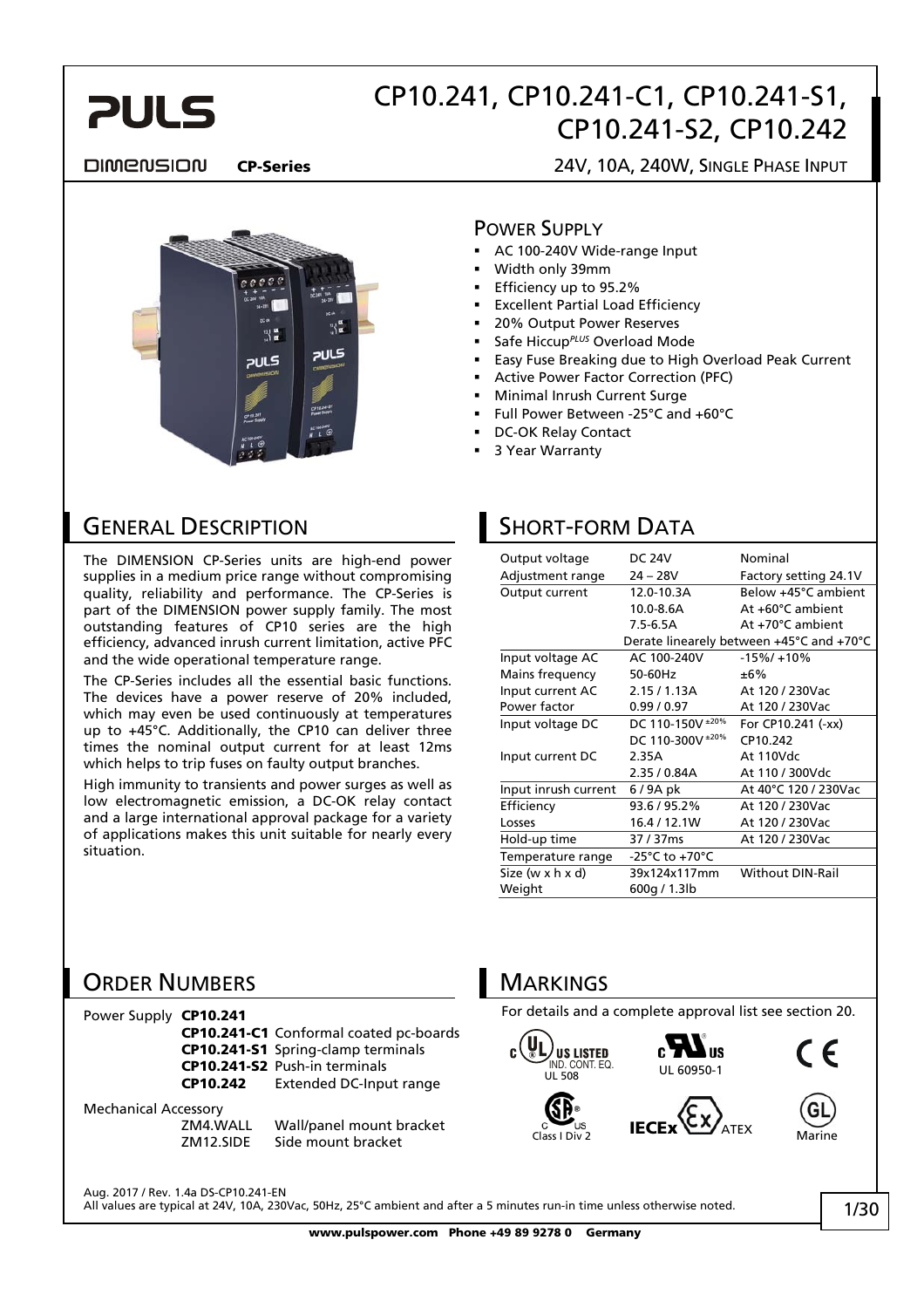## CP10.241, CP10.241-C1, CP10.241-S1, CP10.241-S2, CP10.242

#### DIMENSION

CP-Series 24V, 10A, 240W, SINGLE PHASE INPUT

### **INDEX**

|         |                                    | Page | Page                                             |
|---------|------------------------------------|------|--------------------------------------------------|
| $1_{-}$ |                                    |      | 22. Physical Dimensions and Weight 20            |
| 2.      |                                    |      |                                                  |
| 3.      |                                    |      | 23.1. ZM4.WALL - Wall/Panel Mount Bracket.21     |
| 4.      |                                    |      | 23.2. ZM12.SIDE - Side Mounting Bracket22        |
| 5.      |                                    |      | 23.3. YR20.242 - Redundancy Module23             |
| 6.      |                                    |      | 23.4. YR20.246 - Redundancy Module with          |
| 7.      |                                    |      |                                                  |
| 8.      |                                    |      |                                                  |
| 9.      | Efficiency and Power Losses10      |      | 24.1. Peak Current Capability 24                 |
|         |                                    |      | 24.2.                                            |
|         |                                    |      | External Input Protection25<br>24.3.             |
|         |                                    |      | Output Circuit Breakers25<br>24.4.               |
|         |                                    |      | 24.5.                                            |
|         | 14. Front Side and User Elements14 |      | Parallel Use to Increase Output Power26<br>24.6. |
|         |                                    |      | Parallel Use for Redundancy 27<br>24.7.          |
|         |                                    |      | Inductive and Capacitive Loads28<br>24.8.        |
|         |                                    |      | 24.9.                                            |
|         |                                    |      |                                                  |
|         |                                    |      | 24.11. Use in a Tightly Sealed Enclosure 29      |
|         |                                    |      | 24.12. Mounting Orientations 30                  |
|         |                                    |      |                                                  |

|       | 22. Physical Dimensions and Weight 20       |  |
|-------|---------------------------------------------|--|
|       |                                             |  |
| 23.1. | ZM4.WALL - Wall/Panel Mount Bracket .21     |  |
|       | 23.2. ZM12.SIDE - Side Mounting Bracket22   |  |
|       | 23.3. YR20.242 - Redundancy Module23        |  |
|       | 23.4. YR20.246 - Redundancy Module with     |  |
|       |                                             |  |
|       |                                             |  |
|       | 24.1. Peak Current Capability 24            |  |
|       |                                             |  |
|       |                                             |  |
| 24.4. | Output Circuit Breakers25                   |  |
| 24.5. |                                             |  |
| 24.6. | Parallel Use to Increase Output Power26     |  |
| 24.7. |                                             |  |
| 24.8. | Inductive and Capacitive Loads28            |  |
| 24.9. |                                             |  |
|       | 24.10. Operation on Two Phases 29           |  |
|       | 24.11. Use in a Tightly Sealed Enclosure 29 |  |
|       | 24.12. Mounting Orientations 30             |  |
|       |                                             |  |

The information given in this document is correct to the best of our knowledge and experience at the time of publication. If not expressly agreed otherwise, this information does not represent a warranty in the legal sense of the word. As the state of our knowledge and experience is constantly changing, the information in this data sheet is subject to revision. We therefore kindly ask you to always use the latest issue of this document (available under www.pulspower.com).

No part of this document may be reproduced or utilized in any form without our prior permission in writing.

### TERMINOLOGY AND ABREVIATIONS

| PE and $\bigcirc$ symbol | PE is the abbreviation for Protective Earth and has the same meaning as the symbol $\bigcirc$ .                                                                                                                                          |
|--------------------------|------------------------------------------------------------------------------------------------------------------------------------------------------------------------------------------------------------------------------------------|
| <b>Earth, Ground</b>     | This document uses the term "earth" which is the same as the U.S. term "ground".                                                                                                                                                         |
| T.b.d.                   | To be defined, value or description will follow later.                                                                                                                                                                                   |
| <b>AC 230V</b>           | A figure displayed with the AC or DC before the value represents a nominal voltage with<br>standard tolerances (usually $±15%$ ) included.<br>E.g.: DC 12V describes a 12V battery disregarding whether it is full (13.7V) or flat (10V) |
| <b>230Vac</b>            | A figure with the unit (Vac) at the end is a momentary figure without any additional<br>tolerances included.                                                                                                                             |
| <b>50Hz vs. 60Hz</b>     | As long as not otherwise stated, AC 100V and AC 230V parameters are valid at 50Hz mains<br>frequency. AC 120V parameters are valid for 60Hz mains frequency.                                                                             |
| may                      | A key word indicating flexibility of choice with no implied preference.                                                                                                                                                                  |
| shall                    | A key word indicating a mandatory requirement.                                                                                                                                                                                           |
| should                   | A key word indicating flexibility of choice with a strongly preferred implementation.                                                                                                                                                    |

Aug. 2017 / Rev. 1.4a DS-CP10.241-EN

All values are typical at 24V, 10A, 230Vac, 50Hz, 25°C ambient and after a 5 minutes run-in time unless otherwise noted.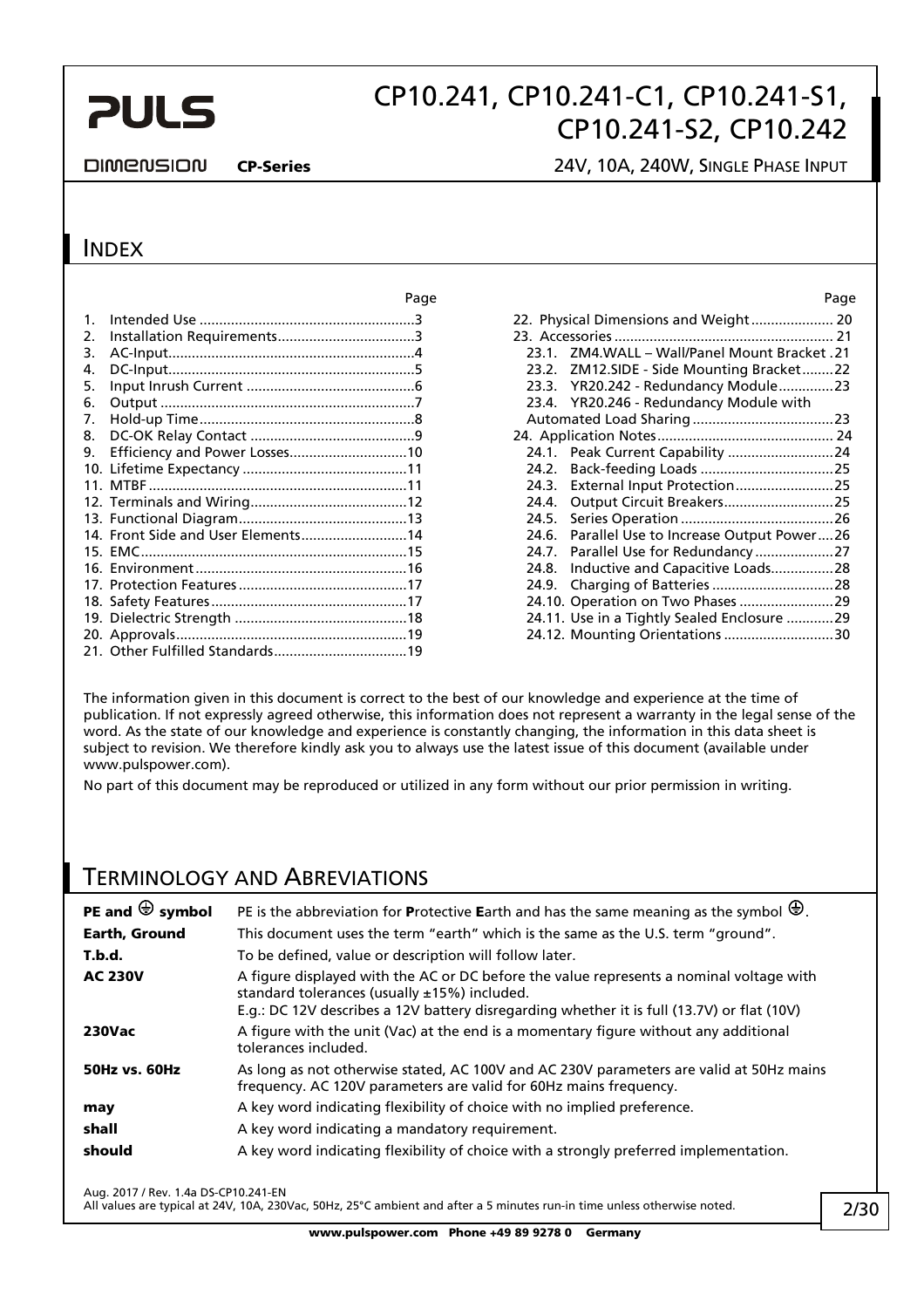<span id="page-2-0"></span>

**DIMENSION** 

CP-Series 24V, 10A, 240W, SINGLE PHASE INPUT

### 1. INTENDED USE

This device is designed for installation in an enclosure and is intended for the general professional use such as in industrial control, office, communication, and instrumentation equipment.

Do not use this power supply in equipment, where malfunction may cause severe personal injury or threaten human life.

### <span id="page-2-1"></span>2. INSTALLATION REQUIREMENTS

This device may only be installed and put into operation by qualified personnel.

This device does not contain serviceable parts. The tripping of an internal fuse is caused by an internal defect.

If damage or malfunction should occur during installation or operation, immediately turn power off and send unit to the factory for inspection.

Mount the unit on a DIN-rail so that the input terminals are located on the bottom of the unit. For other mounting orientations see de-rating requirements in this document. See chapter [24.12.](#page-29-1)

This device is designed for convection cooling and does not require an external fan. Do not obstruct airflow and do not cover ventilation grid (e.g. cable conduits) by more than 15%!

Keep the following installation clearances: 40mm on top, 20mm on the bottom, 5mm on the left and right sides are recommended when the device is loaded permanently with more than 50% of the rated power. Increase this clearance to 15mm in case the adjacent device is a heat source (e.g. another power supply).

A disconnecting means shall be provided for the output of the power supplies when used in applications according to CSA C22.2 No 107.1-01.

### WARNING Risk of electrical shock, fire, personal injury or death.

- Do not use the power supply without proper grounding (Protective Earth). Use the terminal on the input block for earth connection and not one of the screws on the housing.
- Turn power off before working on the device. Protect against inadvertent re-powering.
- Make sure that the wiring is correct by following all local and national codes.
- Do not modify or repair the unit.
- Do not open the unit as high voltages are present inside.
- Use caution to prevent any foreign objects from entering the housing.
- Do not use in wet locations or in areas where moisture or condensation can be expected.
- Do not touch during power-on, and immediately after power-off. Hot surfaces may cause burns.

#### Notes for use in hazardous location areas:

The power supply is suitable for use in Class I Division 2 Groups A, B, C, D locations and for use in Group II Category 3 (Zone 2) environments. See section [20](#page-18-0) for details.

#### WARNING EXPLOSION HAZARDS!

Substitution of components may impair suitability for this environment. Do not disconnect the unit or operate the voltage adjustment unless power has been switched off or the area is known to be non-hazardous.

A suitable enclosure must be provided for the end product which has a minimum protection of IP54 and fulfils the requirements of the EN 60079-15.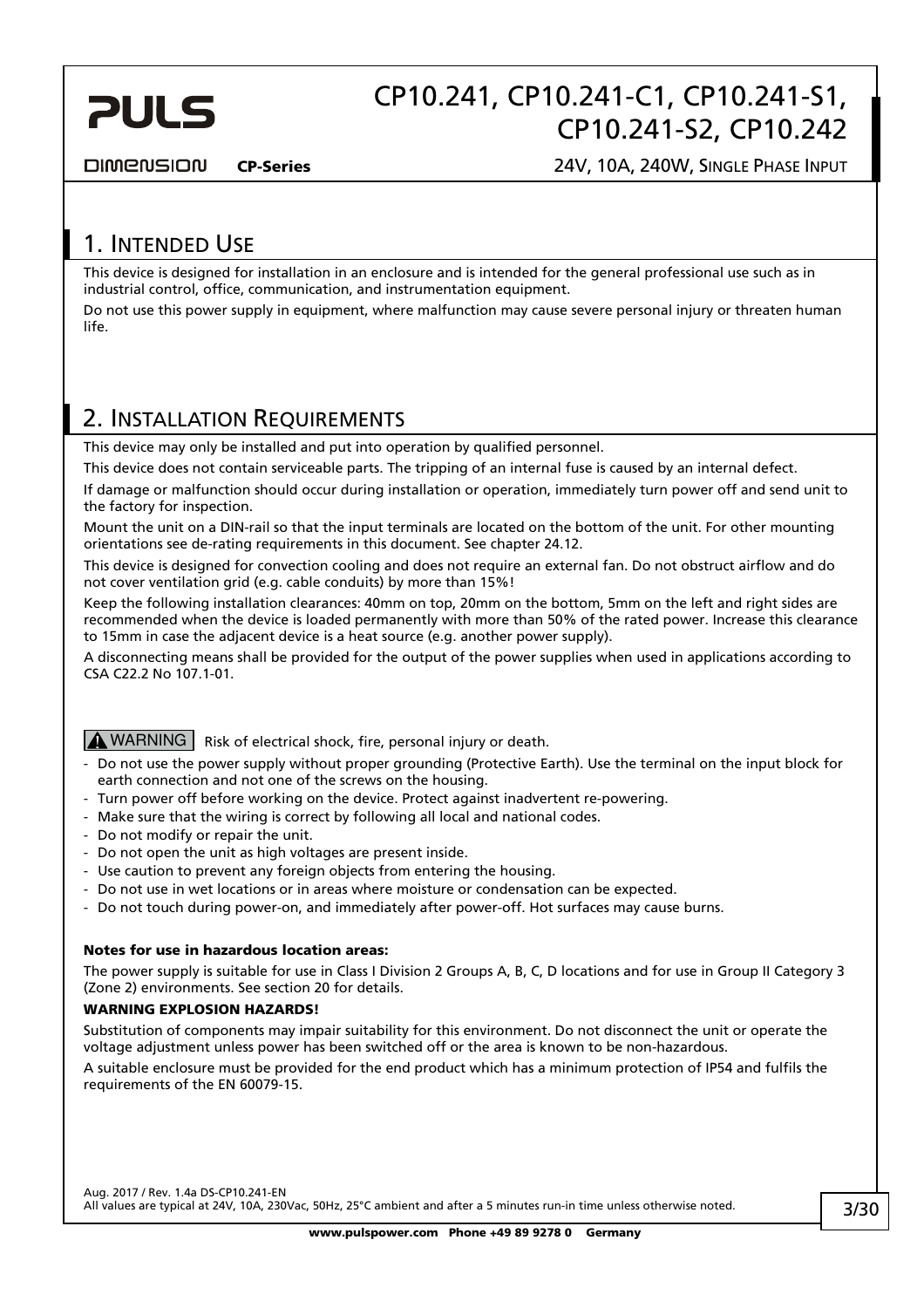# CP10.241, CP10.241-C1, CP10.241-S1, CP10.241-S2, CP10.242

<span id="page-3-0"></span>**DIMENSION** 

CP-Series 24V, 10A, 240W, SINGLE PHASE INPUT

## 3. AC-INPUT

| AC input                        | Nom. | AC 100-240V                          | Suitable for TN-, TT- and IT mains networks |  |  |
|---------------------------------|------|--------------------------------------|---------------------------------------------|--|--|
| AC input range                  | Min. | 85-264Vac                            | Continuous operation                        |  |  |
|                                 | Min. | 264-300Vac                           | For maximal 500ms                           |  |  |
| Allowed voltage L or N to earth | Max. | $300$ Vac                            | Continuous according to IEC 62477-1         |  |  |
| Input frequency                 | Nom. | $50-60$ Hz                           | ±6%                                         |  |  |
| Turn-on voltage                 | Typ. | 80Vac                                | Steady-state value, see Fig. 3-1            |  |  |
| Shut-down voltage               | Typ. | 70Vac                                | Steady-state value, see Fig. 3-1            |  |  |
|                                 | Typ. | 55Vac                                | Dynamic value for maximal 250ms             |  |  |
| External input protection       |      | See recommendations in chapter 24.3. |                                             |  |  |

|                           |                                      | <b>AC 100V</b>    | <b>AC 120V</b>    | <b>AC 230V</b>    |                                                                          |  |
|---------------------------|--------------------------------------|-------------------|-------------------|-------------------|--------------------------------------------------------------------------|--|
| Input current             | Typ.                                 | 2.60A             | 2.15A             | 1.13A             | At 24V, 10A, see Fig. 3-3                                                |  |
| Power factor <sup>*</sup> | Typ.                                 | 0.99              | 0.99              | 0.97              | At 24V, 10A, see Fig. 3-4                                                |  |
| Crest factor**)           | Typ.                                 | 1.5               | 1.5               | 1.65              | At 24V, 10A                                                              |  |
| Start-up delay            | Typ.                                 | 300 <sub>ms</sub> | 290 <sub>ms</sub> | 240 <sub>ms</sub> | See Fig. 3-2                                                             |  |
| Rise time                 | Typ.                                 | 30 <sub>ms</sub>  | 30 <sub>ms</sub>  | 30 <sub>ms</sub>  | At 24V, 10A const. current load,<br>OmF load capacitance, see Fig. 3-2   |  |
|                           | Typ.                                 | 75 <sub>ms</sub>  | 75 <sub>ms</sub>  | 75 <sub>ms</sub>  | at 24V, 10A const. current load,<br>10mF load capacitance,, see Fig. 3-2 |  |
| Turn-on overshoot         | Max.                                 | 200mV             | 200mV             | 200mV             | See Fig. 3-2                                                             |  |
| External input protection | See recommendations in chapter 24.3. |                   |                   |                   |                                                                          |  |

\*) The power factor is the ratio of the true (or real) power to the apparent power in an AC circuit.

<span id="page-3-1"></span>\*\*) The crest factor is the mathematical ratio of the peak value to RMS value of the input current waveform.



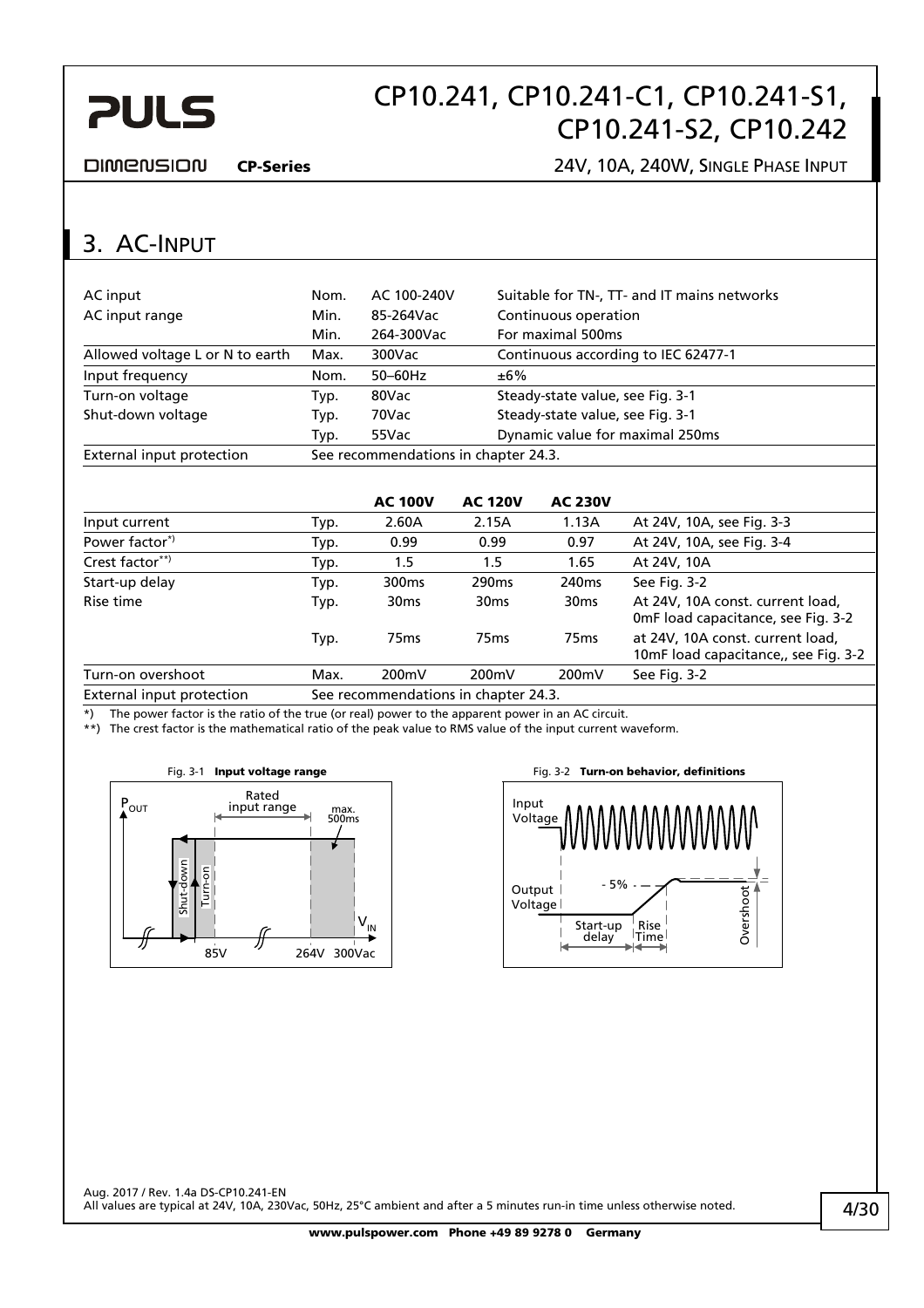<span id="page-4-0"></span>

#### DIMENSION

CP-Series 24V, 10A, 240W, SINGLE PHASE INPUT

<span id="page-4-1"></span>



Fig. 3-4 Power factor vs. output current at



## 4. DC-INPUT

| DC input                     | Nom. | DC 110-150V | ±20%<br>For CP10.241, CP10.241-C1, CP10.241-S1, CP10.241-<br>S2              |
|------------------------------|------|-------------|------------------------------------------------------------------------------|
|                              | Nom. | DC 110-300V | ±20%<br>For CP10.242                                                         |
| DC input range               | Min. | 88-180Vdc   | For CP10.241, CP10.241-C1, CP10.241-S1,<br>CP10.241-S2, continuous operation |
|                              | Min. | 88-360Vdc   | For CP10.242                                                                 |
| DC input current             | Typ. | 2.35A       | At 110Vdc, at 24V, 10A                                                       |
|                              | Typ. | 0.84A       | At 300Vdc, at 24V, 10A                                                       |
| Allowed Voltage L/N to Earth | Max. | $375$ Vdc   | Continuous, according to IEC 62477-1                                         |
| Turn-on voltage              | Typ. | 80Vdc       | Steady state value                                                           |
| Shut-down voltage            | Typ. | 70Vdc       | Steady state value                                                           |
|                              | Typ. | 55Vdc       | Dynamic value for maximal 250ms                                              |



- a) Use a battery or a similar DC source. A supply from the intermediate DC-bus of a frequency converter is not recommended and can cause a malfunction or damage the unit.
- b) Connect +pole to L and –pole to N.
- c) Connect the PE terminal to an earth wire or to the machine ground.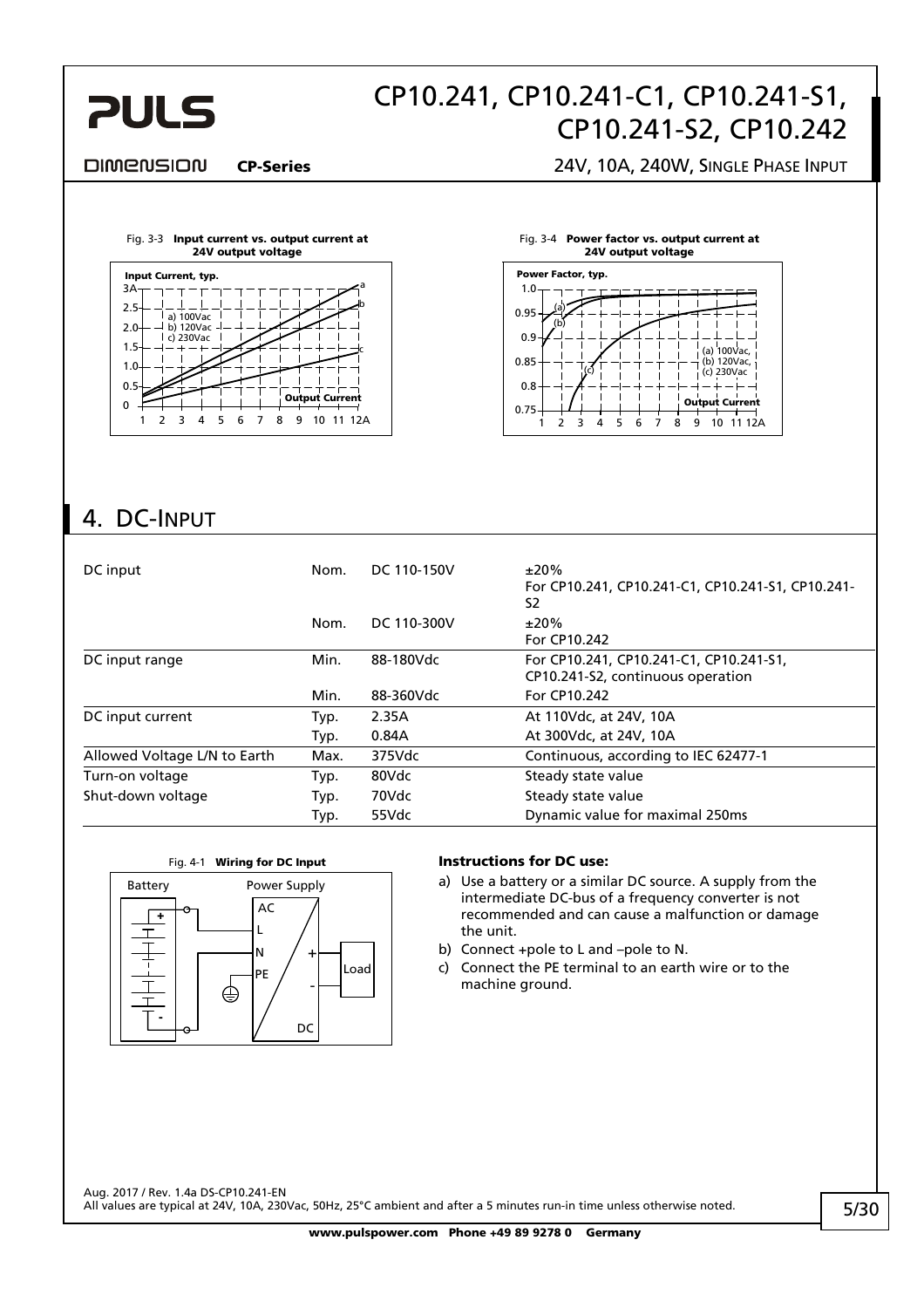<span id="page-5-0"></span>

DIMENSION

CP-Series 24V, 10A, 240W, SINGLE PHASE INPUT

### 5. INPUT INRUSH CURRENT

An active inrush limitation circuit (NTCs, which are bypassed by a relay contact) limits the input inrush current after turn-on of the input voltage.

The charging current into EMI suppression capacitors is disregarded in the first microseconds after switch-on.

|                |      | <b>AC 100V</b>     | <b>AC 120V</b>        | <b>AC 230V</b>      |                     |
|----------------|------|--------------------|-----------------------|---------------------|---------------------|
| Inrush current | Max. | $11A_{\rm peak}$   | $7{\sf A}_{\sf peak}$ | 11A <sub>peak</sub> | At 40°C, cold start |
|                | Typ. | $9A_{\text{peak}}$ | 6A <sub>peak</sub>    | 6A <sub>peak</sub>  | At 25°C, cold start |
|                | Typ. | 9A <sub>peak</sub> | 6A <sub>peak</sub>    | 9A <sub>peak</sub>  | At 40°C, cold start |
| Inrush energy  | Max. | $0.1A^{2}s$        | $0.1A^{2}s$           | 0.4A <sup>2</sup> S | At 40°C, cold start |

#### Fig. 5-1 Typical turn-on behaviour at nominal load, 120Vac input and 25°C ambient

|                                  | 50ms/DIV      |  |  |
|----------------------------------|---------------|--|--|
| 2A/DIV                           | Input current |  |  |
|                                  |               |  |  |
| Input voltage<br>250V/DIV        |               |  |  |
| NIMANIMANIMANIMANIMANIMANIMANIMA |               |  |  |
| Output voltage 20V/DIV           |               |  |  |
|                                  |               |  |  |

#### Fig. 5-2 Typical turn-on behaviour at nominal load, 230Vac input and 25°C ambient

| —6A |                           | 50ms/DIV |  |  |  |
|-----|---------------------------|----------|--|--|--|
|     | Input current<br>2Á/DIV   |          |  |  |  |
|     |                           |          |  |  |  |
|     |                           |          |  |  |  |
|     | Input voltage<br>500V/DIV |          |  |  |  |
|     | MMMMMMMMMMMMMMMMMMMMM     |          |  |  |  |
|     | Output voltage 20V/DIV    |          |  |  |  |
|     |                           |          |  |  |  |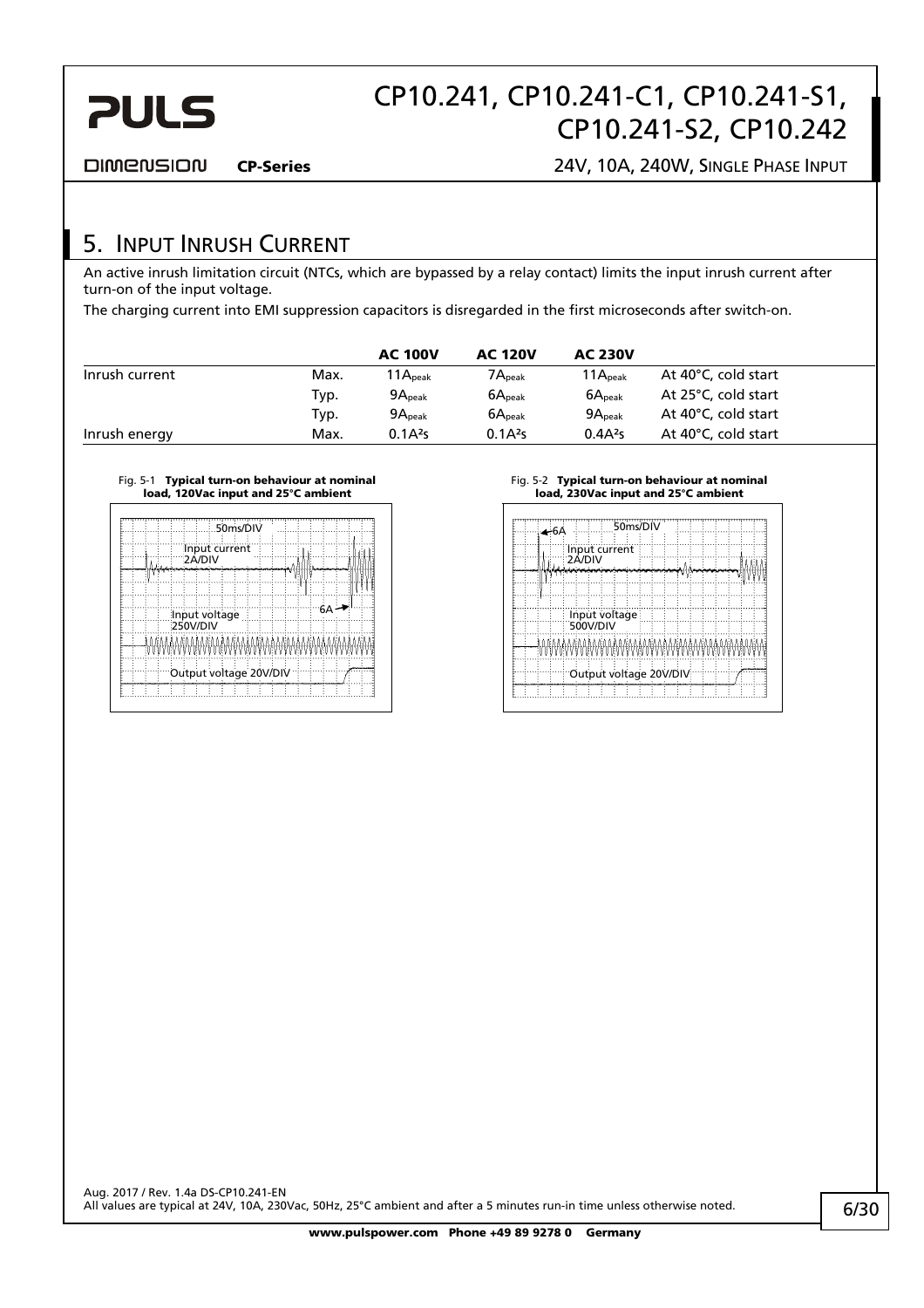# CP10.241, CP10.241-C1, CP10.241-S1, CP10.241-S2, CP10.242

#### <span id="page-6-0"></span>**DIMENSION**

#### CP-Series 24V, 10A, 240W, SINGLE PHASE INPUT

### <span id="page-6-1"></span>6. OUTPUT

| Output voltage           | Nom. | 24V                                       |                                                                                                                                                                                                                     |
|--------------------------|------|-------------------------------------------|---------------------------------------------------------------------------------------------------------------------------------------------------------------------------------------------------------------------|
| Adjustment range         | Min. | 24-28V                                    | Guaranteed value                                                                                                                                                                                                    |
|                          | Max. | 30.0V                                     | This is the maximum output voltage which can occur                                                                                                                                                                  |
|                          |      |                                           | at the clockwise end position of the potentiometer                                                                                                                                                                  |
|                          |      |                                           | due to tolerances. It is not a guaranteed value which                                                                                                                                                               |
|                          |      |                                           | can be achieved.                                                                                                                                                                                                    |
| Factory settings         | Typ. | 24.1V                                     | ±0.2%, at full load and cold unit                                                                                                                                                                                   |
| Line regulation          | Max. | 10 <sub>m</sub>                           | Between 85 and 300Vac                                                                                                                                                                                               |
| Load regulation          | Max. | 50 <sub>m</sub> V                         | Between 0 and 12A, static value, see Fig. 6-1                                                                                                                                                                       |
| Ripple and noise voltage | Max. | 50mVpp                                    | Bandwidth 20Hz to 20MHz, 50Ohm                                                                                                                                                                                      |
| Output current           | Nom. | $12A^{1}$                                 | At 24V and an ambient temperature below 45°C,<br>see Fig. 16-1                                                                                                                                                      |
|                          | Nom. | 10A                                       | At 24V and 60°C ambient temperature, see Fig. 6-1                                                                                                                                                                   |
|                          | Nom. | 7.5A                                      | At 24V and 70°C ambient temperature, see Fig. 16-1                                                                                                                                                                  |
|                          | Nom. | $10.3A^{1}$                               | At 28V and an ambient temperature below 45°C,<br>see Fig. 16-1                                                                                                                                                      |
|                          | Nom. | 8.6A                                      | At 28V and 60°C ambient temperature, see Fig. 6-1                                                                                                                                                                   |
|                          | Nom. | 6.45A                                     | At 28V and 70°C ambient temperature, see Fig. 16-1                                                                                                                                                                  |
|                          | Typ. | 30A                                       | For minimal 12ms once every five seconds, see Fig. 6-2.<br>The output voltage stays above 20V. See chapter 24.1<br>for more peak current measurements. For AC 100V<br>mains, the pulse length is shorter than 12ms. |
| Overload behaviour       |      | Continuous current                        | Output voltage above 13Vdc, see Fig. 6-1                                                                                                                                                                            |
|                          |      | Hiccup <sup>PLUS</sup> mode <sup>2)</sup> | Output voltage below 13Vdc, see Fig. 6-1                                                                                                                                                                            |
| Short-circuit current    | Min. | $12.5A^{3}$                               | Load impedance <45mOhm, see Fig. 6-3                                                                                                                                                                                |
|                          | Max. | $15.5A^{3}$                               | Load impedance <45mOhm, see Fig. 6-3                                                                                                                                                                                |
|                          | Max. | 5A                                        | Average (R.M.S.) current, load impedance 50mOhm,<br>see Fig. 6-3                                                                                                                                                    |
|                          | Min. | 28A                                       | Up to 12ms, load impedance <45mOhm, see Fig. 6-2                                                                                                                                                                    |
|                          | Typ. | 30.5A                                     | Up to 12ms, load impedance <45mOhm, see Fig. 6-2                                                                                                                                                                    |
| Output capacitance       | Typ. | 4 400µF                                   | Included inside the power supply                                                                                                                                                                                    |

1) Power Boost

This power/ current is continuously allowed up to an ambient temperature of 45°C.

Above 45°C, do not use this power or current longer than a duty cycle of 10% and/ or not longer than 1 minute every 10 minutes. 2) Hiccup*PLUS* Mode

At heavy overloads (when output voltage falls below 13V), the power supply delivers continuous output current for 2s. After this, the output is switched off for approx. 18s before a new start attempt is automatically performed. This cycle is repeated as long as the overload exists. If the overload has been cleared, the device will operate normally. See [Fig. 6-3](#page-7-2) 

3) Discharge current of output capacitors is not included.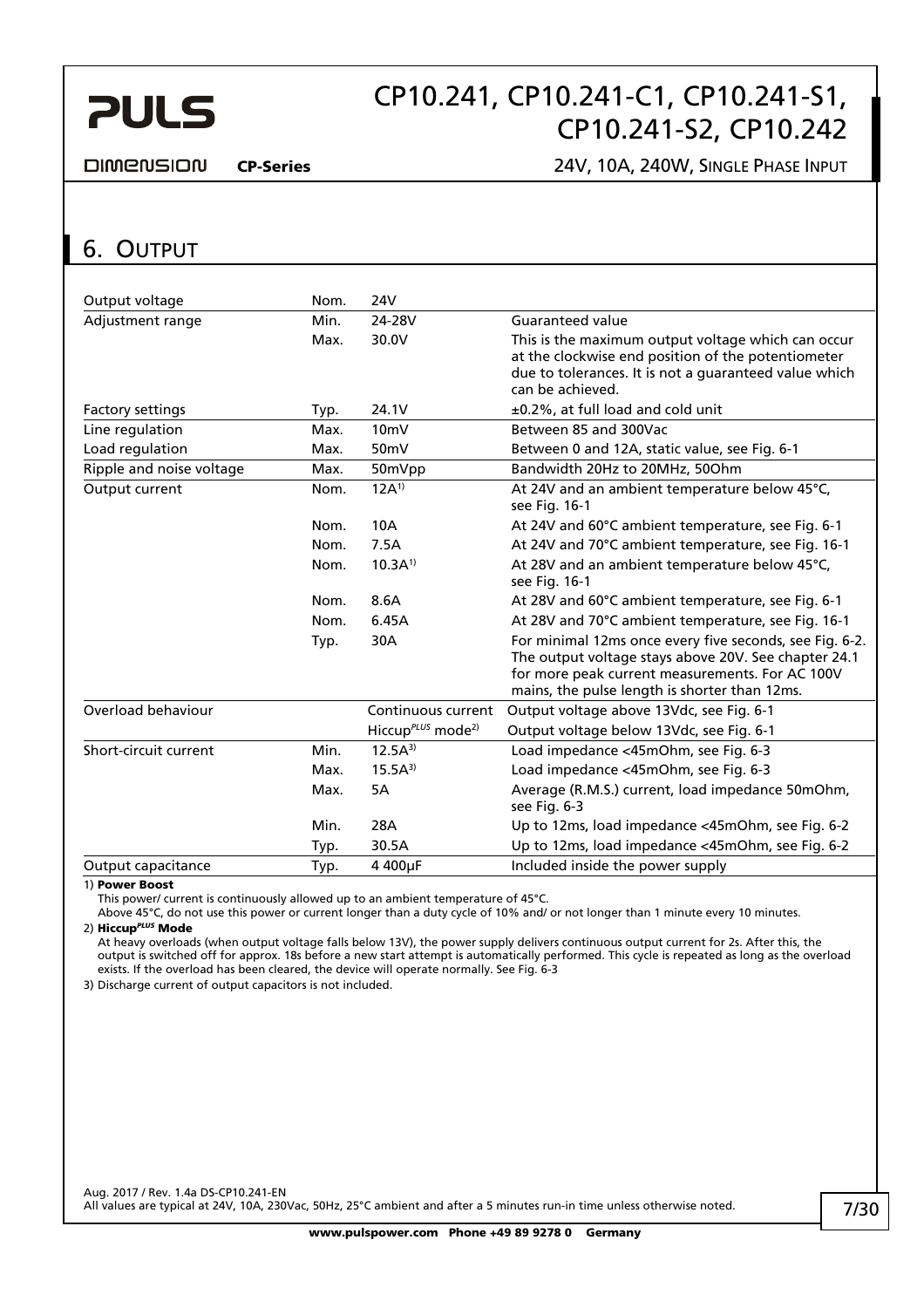<span id="page-7-0"></span>

Fig. 6-2 Dynamic output current capability, typ.

5 10 15 20 25 30 35 40 45 50A

**Output Current** 

**Output Voltage** (dynamic behavior, < 12ms)

Adjustment Range

 $\Omega$  $\Omega$ 

4 8 12

16 20  $24$ 

28V

#### DIMENSION

CP-Series 24V, 10A, 240W, SINGLE PHASE INPUT

<span id="page-7-1"></span>

Fig. 6-3 **Short-circuit on output, Hiccup<sup>PLUS</sup> mode, typ.** 

<span id="page-7-2"></span>

### 7. HOLD-UP TIME

|              |      | <b>AC 100V</b>   | <b>AC 120V</b>   | <b>AC 230V</b>   |                           |
|--------------|------|------------------|------------------|------------------|---------------------------|
| Hold-up Time | Typ. | 73ms             | 73ms             | 73 <sub>ms</sub> | At 24V, 5A, see Fig. 7-1  |
|              | Min. | 55 <sub>ms</sub> | 55 <sub>ms</sub> | 55 <sub>ms</sub> | At 24V, 5A, see Fig. 7-1  |
|              | Typ. | 37 <sub>ms</sub> | 37 <sub>ms</sub> | 37 <sub>ms</sub> | At 24V, 10A, see Fig. 7-1 |
|              | Min. | 28 <sub>ms</sub> | 28 <sub>ms</sub> | 28 <sub>ms</sub> | At 24V, 10A, see Fig. 7-1 |

<span id="page-7-3"></span>

Fig. 7-1 Hold-up time vs. input voltage Fig. 7-2 Shut-down ehaviour, definitions



Aug. 2017 / Rev. 1.4a DS-CP10.241-EN All values are typical at 24V, 10A, 230Vac, 50Hz, 25°C ambient and after a 5 minutes run-in time unless otherwise noted.

www.pulspower.com Phone +49 89 9278 0 Germany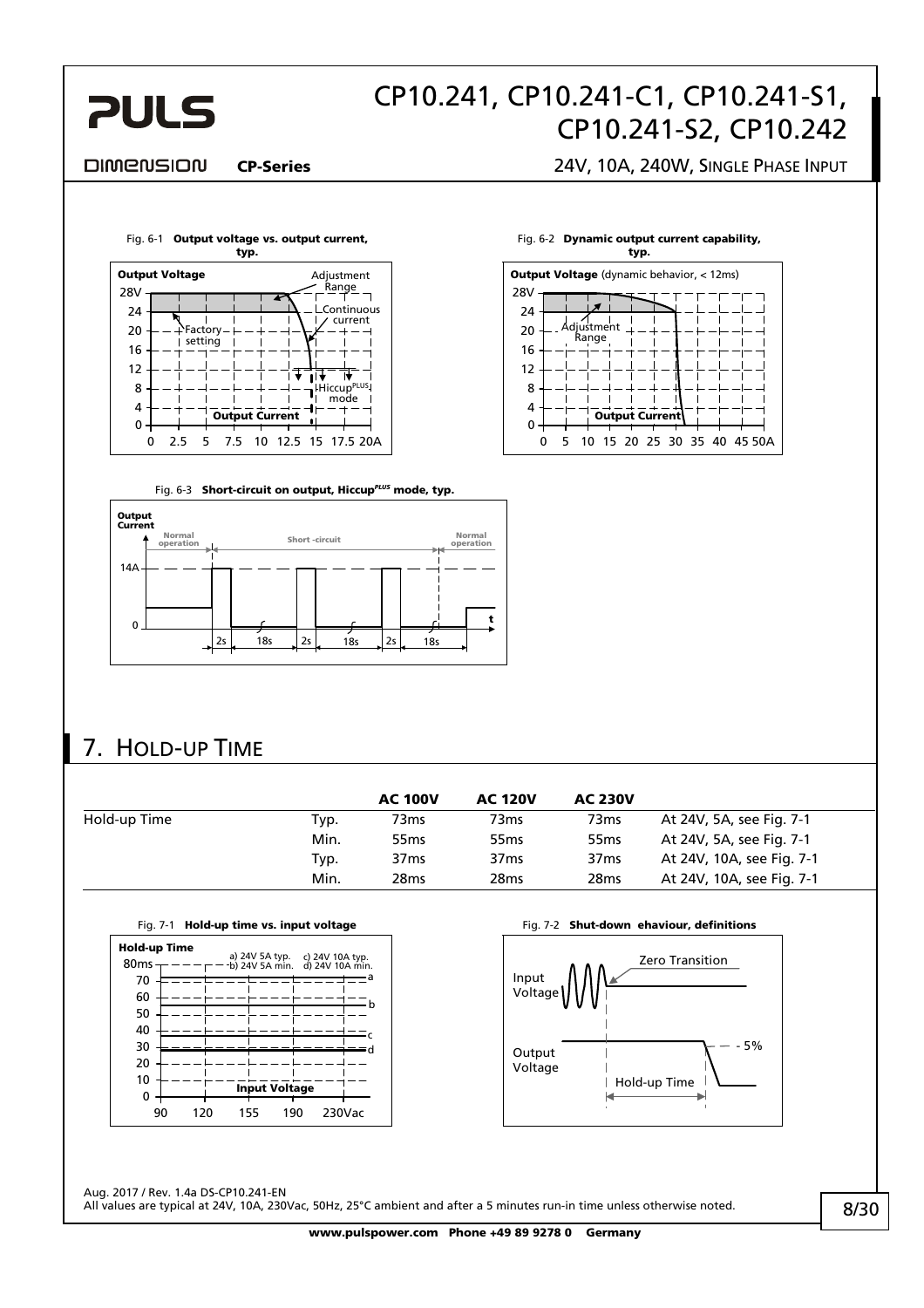<span id="page-8-0"></span>

**DIMENSION** 

CP-Series 24V, 10A, 240W, SINGLE PHASE INPUT

### <span id="page-8-1"></span>8. DC-OK RELAY CONTACT

This feature monitors the output voltage on the output terminals of a running power supply.

| Contact closes       | As soon as the output voltage reaches typ. 90% of the adjusted output voltage level.                                                                                                   |
|----------------------|----------------------------------------------------------------------------------------------------------------------------------------------------------------------------------------|
| Contact opens        | As soon as the output voltage dips more than 10% below the adjusted output voltage.<br>Short dips will be extended to a signal length of 100ms. Dips shorter than 1ms will be ignored. |
| Switching hysteresis | 1V                                                                                                                                                                                     |
| Contact ratings      | Maximal 60Vdc 0.3A, 30Vdc 1A, 30Vac 0.5A, resistive load                                                                                                                               |
|                      | Minimal permissible load: 1mA at 5Vdc                                                                                                                                                  |
| Isolation voltage    | See dielectric strength table in section 18.                                                                                                                                           |

#### Fig. 8-1 DC-ok relay contact behavior

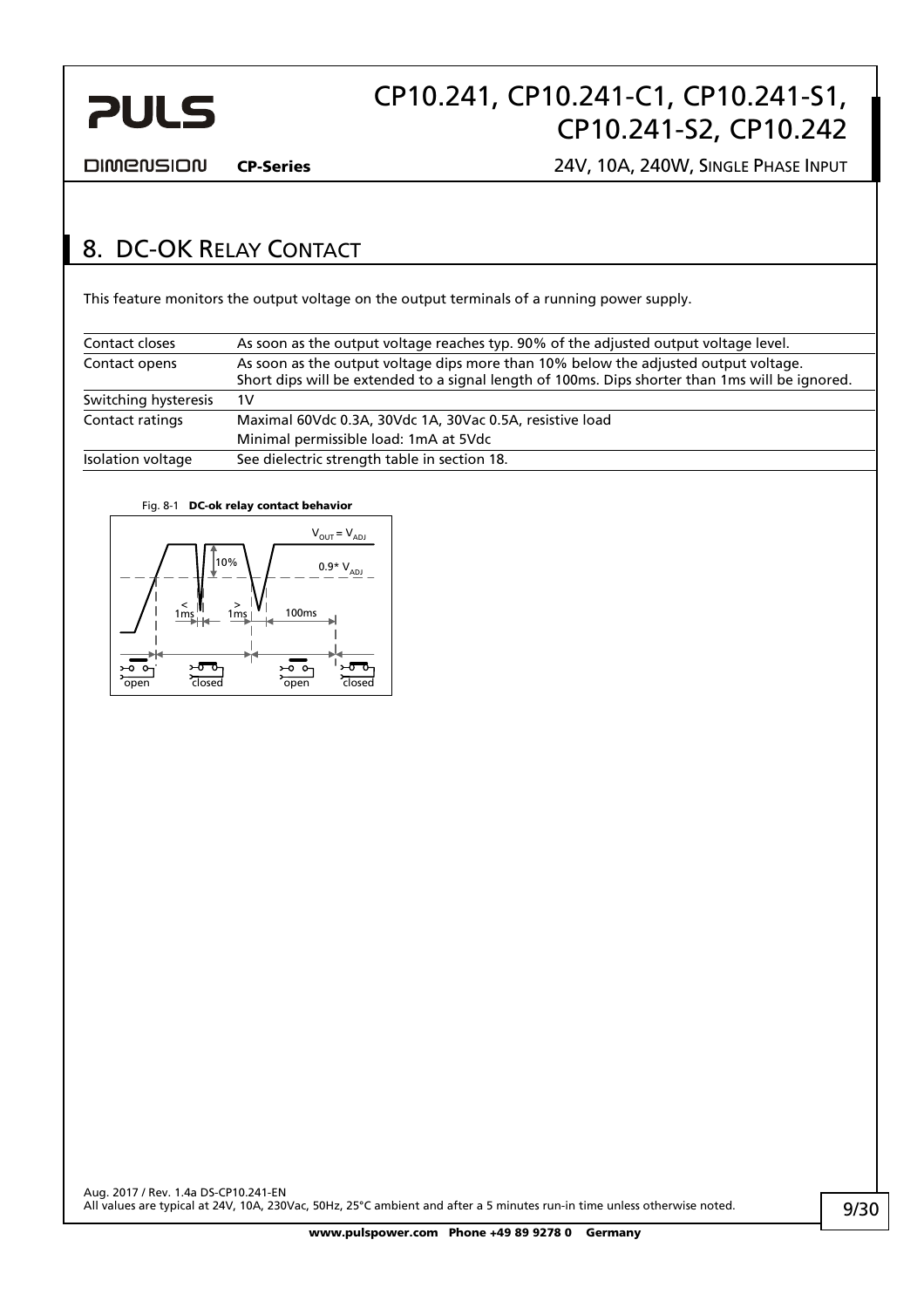# CP10.241, CP10.241-C1, CP10.241-S1, CP10.241-S2, CP10.242

<span id="page-9-0"></span>**DIMENSION** 

CP-Series 24V, 10A, 240W, SINGLE PHASE INPUT

### 9. EFFICIENCY AND POWER LOSSES

|                      |      | <b>AC 100V</b> | <b>AC 120V</b> | <b>AC 230V</b> |                                                    |
|----------------------|------|----------------|----------------|----------------|----------------------------------------------------|
| Efficiency           | Typ. | 92.9%          | 93.6%          | 95.2%          | At 24V, 10A                                        |
|                      | Typ. | 92.5%          | 93.4%          | 95.1%          | At 24V, 12A (Power Boost)                          |
| Average efficiency*) | Typ. | 92.5%          | 93.0%          | 94.3%          | 25% at 2.5A, 25% at 5A,<br>25% at 7.5A. 25% at 10A |
| Power losses         | Typ. | 2.5W           | 2.1W           | 1.8W           | At 24V, 0A                                         |
|                      | Typ. | 9.8W           | 8.9W           | 7.1W           | At 24V, 5A                                         |
|                      | Typ. | 18.3W          | 16.4W          | 12.1W          | At 24V, 10A                                        |
|                      | Typ. | 23.4W          | 21.7W          | 14.8W          | At 24V, 12A (Power Boost)                          |

\*) The average efficiency is an assumption for a typical application where the power supply is loaded with 25% of the nominal load for 25% of the time, 50% of the nominal load for another 25% of the time, 75% of the nominal load for another 25% of the time and with 100% of the nominal load for the rest of the time.





Fig. 9-3 Efficiency vs. input voltage at 24V, 10A, typ.



Fig. 9-2 Losses vs. output current at 24V, typ.



Fig. 9-4 Losses vs. input voltage at 24V, 10A,

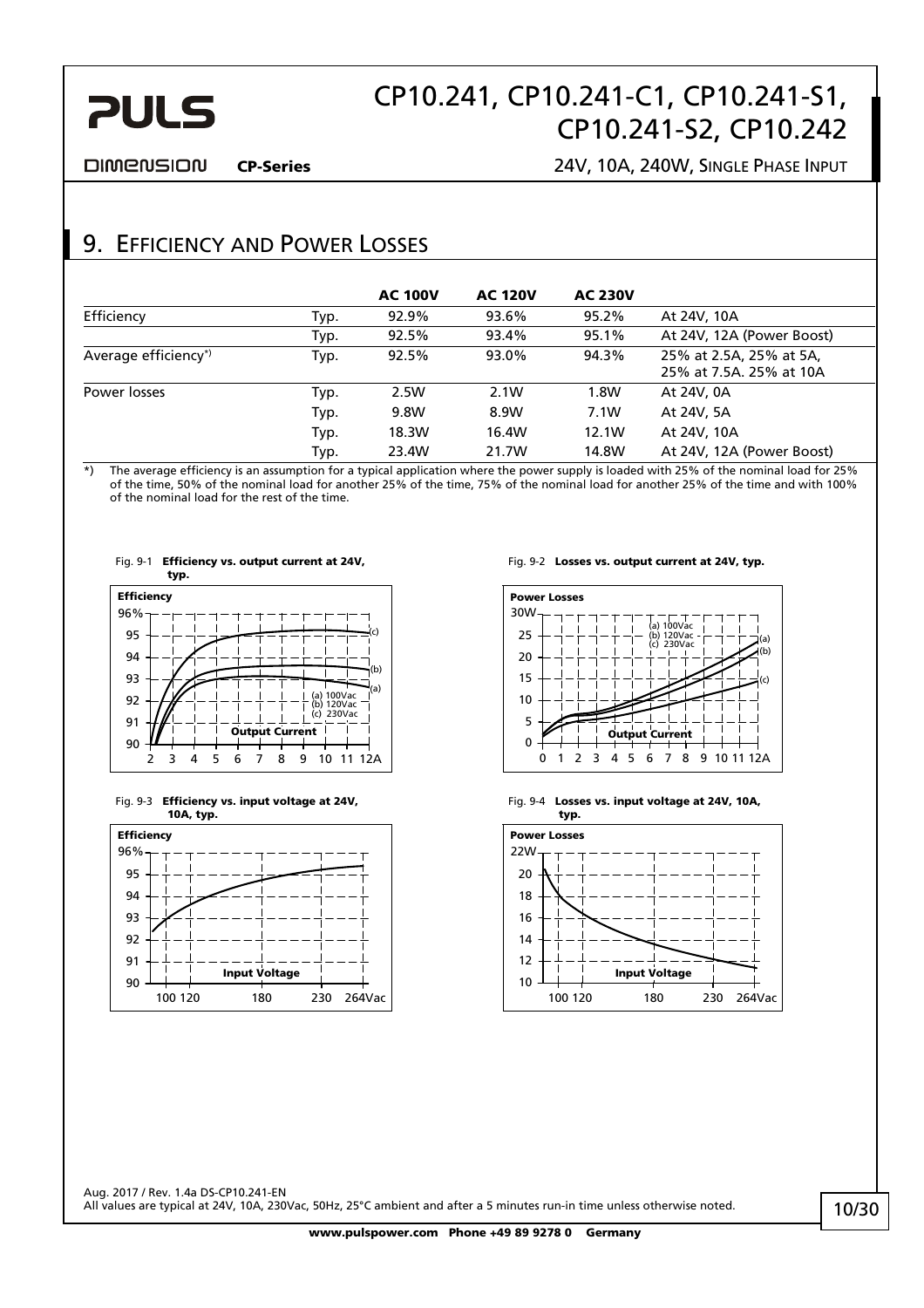<span id="page-10-0"></span>

**DIMENSION** 

CP-Series 24V, 10A, 240W, SINGLE PHASE INPUT

### 10. LIFETIME EXPECTANCY

The Lifetime expectancy shown in the table indicates the minimum operating hours (service life) and is determined by the lifetime expectancy of the built-in electrolytic capacitors. Lifetime expectancy is specified in operational hours and is calculated according to the capacitor's manufacturer specification. The manufacturer of the electrolytic capacitors only guarantees a maximum life of up to 15 years (131 400h). Any number exceeding this value is a calculated theoretical lifetime which can be used to compare devices.

|                     | <b>AC 100V</b> | <b>AC 120V</b> | <b>AC 230V</b> |                                |  |
|---------------------|----------------|----------------|----------------|--------------------------------|--|
| Lifetime expectancy | 128 000h       | 141 000h       | 176 000h       | At 24V, 5A and 40 $^{\circ}$ C |  |
|                     | 61 000h        | 75 000h        | 120 000h       | At 24V, 10A and 40°C           |  |
|                     | 47 000h        | 59 000h        | 101 000h       | At 24V, 12A and $40^{\circ}$ C |  |
|                     | 363 000h       | 399 000h       | 499 000h       | At 24V, 5A and $25^{\circ}$ C  |  |
|                     | 173 000h       | 211 000h       | 338 000h       | At 24V, 10A and 25 $\degree$ C |  |
|                     | 132 000h       | 166 000h       | 286 000h       | At 24V, 12A and $25^{\circ}$ C |  |
|                     |                |                |                |                                |  |

### 11. MTBF

MTBF stands for Mean Time Between Failure, which is calculated according to statistical device failures, and indicates reliability of a device. It is the statistical representation of the likelihood of a unit to fail and does not necessarily represent the life of a product.

The MTBF figure is a statistical representation of the likelihood of a device to fail. A MTBF figure of e.g. 1 000 000h means that statistically one unit will fail every 100 hours if 10 000 units are installed in the field. However, it can not be determined if the failed unit has been running for 50 000h or only for 100h.

For these types of units the MTTF (Mean Time To Failure) value is the same value as the MTBF value.

|                          | <b>AC 100V</b> | <b>AC 120V</b> | <b>AC 230V</b> |                                             |
|--------------------------|----------------|----------------|----------------|---------------------------------------------|
| MTBF SN 29500, IEC 61709 | 550 000h       | 560 000h       | 661 000h       | At 24V, 10A and 40 $^{\circ}$ C             |
|                          | 003 000h       | 1017000h       | 1 176 000h     | At 24V, 10A and 25 $\degree$ C              |
| MTBF MIL HDBK 217F       | 188 000h       | 188 000h       | 213 000h       | At 24V, 10A and 40°C;<br>Ground Benign GB40 |
|                          | 252 000h       | 252 000h       | 290 000h       | At 24V, 10A and 25°C;<br>Ground Benign GB25 |
|                          | 40 000h        | 40 000h        | 47 000h        | At 24V, 10A and 40°C;<br>Ground Fixed GF40  |
|                          | 51 000h        | 51 000h        | 61 000h        | At 24V, 10A and 25°C;<br>Ground Fixed GF25  |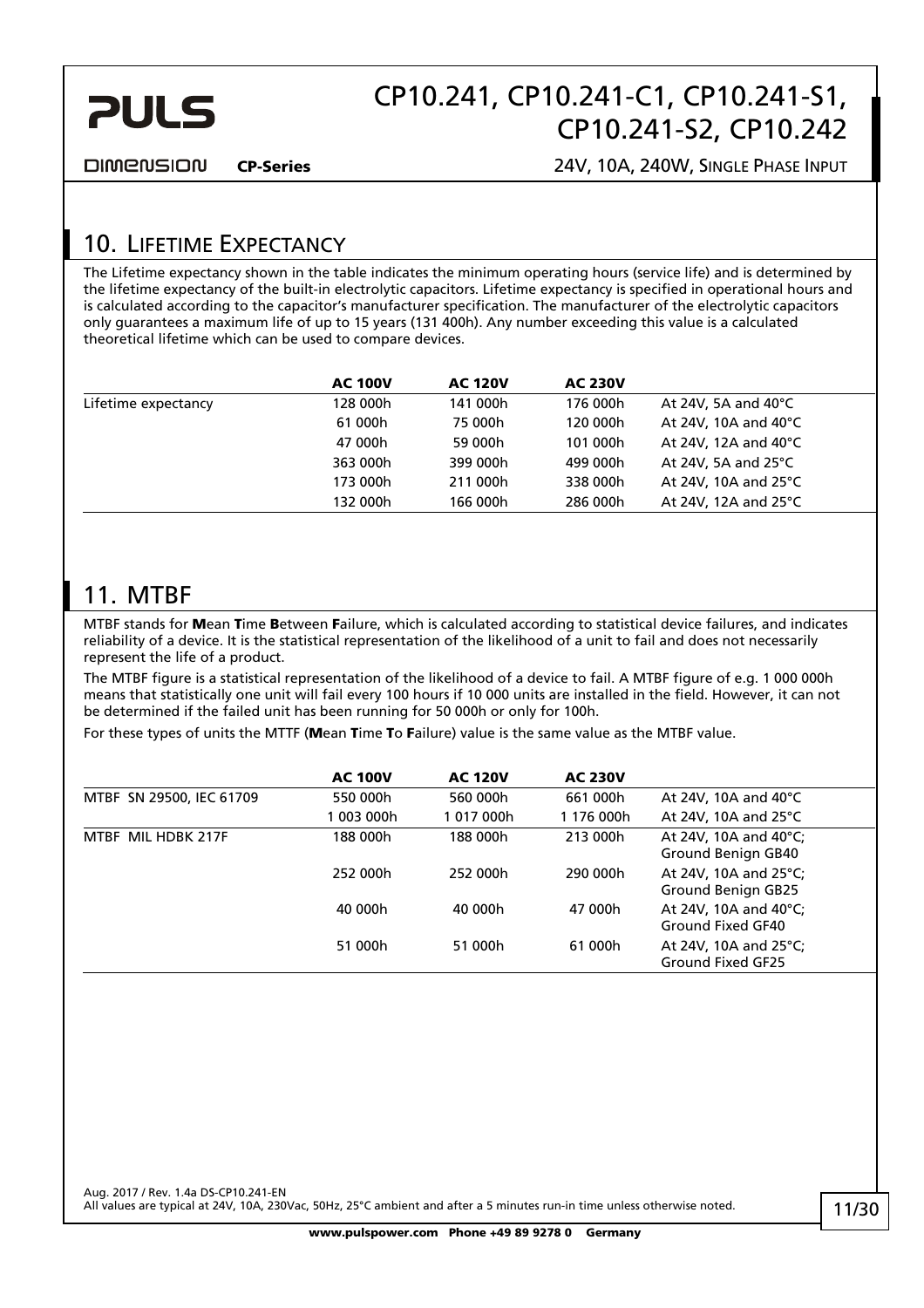<span id="page-11-0"></span>

DIMENSION

CP-Series 24V, 10A, 240W, SINGLE PHASE INPUT

### 12. TERMINALS AND WIRING

The terminals are IP20 Finger safe constructed and suitable for field- and factory wiring.

| CP10.241, CP10.241-C1, CP10.242         | <b>Input</b>                               | Output                                     | <b>DC-OK-Signal</b>               |
|-----------------------------------------|--------------------------------------------|--------------------------------------------|-----------------------------------|
| Type                                    | <b>Screw termination</b>                   | Screw termination                          | Push-in termination               |
| Solid wire                              | Max. $6mm^2$                               | Max. $6mm^2$                               | Max. $1.5$ mm <sup>2</sup>        |
| Stranded wire                           | Max. $4mm2$                                | Max. $4mm2$                                | Max. $1.5$ mm <sup>2</sup>        |
| <b>American Wire Gauge</b>              | AWG 20-10                                  | AWG 20-10                                  | AWG 24-16                         |
| Max. wire diameter (including ferrules) | 2.8 <sub>mm</sub>                          | 2.8 <sub>mm</sub>                          | 1.6 <sub>mm</sub>                 |
| Recommended tightening torque           | Max. 1Nm, 9lb-in                           | Max. 1Nm, 9lb-in                           |                                   |
| Wire stripping length                   | 7mm / 0.28inch                             | 7mm / 0.28inch                             | 7mm / 0.28inch                    |
| Screwdriver                             | 3.5mm slotted or cross-<br>head No 2       | 3.5mm slotted or cross-<br>head No 2       | 3mm slotted to open<br>the spring |
| CP10.241-S1                             | Input                                      | Output                                     | <b>DC-OK-Signal</b>               |
| Type                                    | Quick-connect spring-<br>clamp termination | Quick-connect spring-<br>clamp termination | Push-in termination               |
| Solid wire                              | Max. $6mm^2$                               | Max. $6mm^2$                               | Max. $1.5$ mm <sup>2</sup>        |
| Stranded wire                           | Max. $4mm2$                                | Max. $4mm2$                                | Max. $1.5$ mm <sup>2</sup>        |
| <b>American Wire Gauge</b>              | AWG 20-10                                  | AWG 20-10                                  | AWG 24-16                         |
| Max. wire diameter (including ferrules) | 2.8 <sub>mm</sub>                          | 2.8 <sub>mm</sub>                          | 1.6 <sub>mm</sub>                 |
| Wire stripping length                   | 10mm / 0.4inch                             | 10mm / 0.4inch                             | 7mm / 0.28inch                    |
| Screwdriver                             |                                            |                                            | 3mm slotted to open<br>the spring |

| CP10.241-S2                             | Input                               | Output                              | <b>DC-OK-Signal</b>               |
|-----------------------------------------|-------------------------------------|-------------------------------------|-----------------------------------|
| Type                                    | Push-in termination                 | Push-in termination                 | Push-in termination               |
| Solid wire                              | Max. $2.5$ mm <sup>2</sup>          | Max. $2.5$ mm <sup>2</sup>          | Max. $1.5$ mm <sup>2</sup>        |
| Stranded wire                           | Max. $2.5$ mm <sup>2</sup>          | Max. $2.5$ mm <sup>2</sup>          | Max. $1.5$ mm <sup>2</sup>        |
| Stranded wire with ferrules             | Max. $1.5$ mm <sup>2</sup>          | Max. $1.5$ mm <sup>2</sup>          | Max. $1.5$ mm <sup>2</sup>        |
| American Wire Gauge                     | AWG 24-12                           | AWG 24-12                           | AWG 24-16                         |
| Max. wire diameter (including ferrules) | 2.3 <sub>mm</sub>                   | 2.3mm                               | 1.6 <sub>mm</sub>                 |
| Wire stripping length                   | 10mm / 0.4inch                      | 10mm / 0.4inch                      | 7mm / 0.28inch                    |
| Screwdriver                             | 3.0mm slotted to open<br>the spring | 3.0mm slotted to open<br>the spring | 3mm slotted to open<br>the spring |

#### Instructions for wiring:

a) Use appropriate copper cables that are designed for minimum operating temperatures of: 60°C for ambient up to 45°C and

75°C for ambient up to 60°C and

90°C for ambient up to 70°C minimum.

- b) Follow national installation codes and installation regulations!
- c) Ensure that all strands of a stranded wire enter the terminal connection!
- d) Unused terminal compartments should be securely tightened.
- e) Ferrules are allowed.

Aug. 2017 / Rev. 1.4a DS-CP10.241-EN All values are typical at 24V, 10A, 230Vac, 50Hz, 25°C ambient and after a 5 minutes run-in time unless otherwise noted. H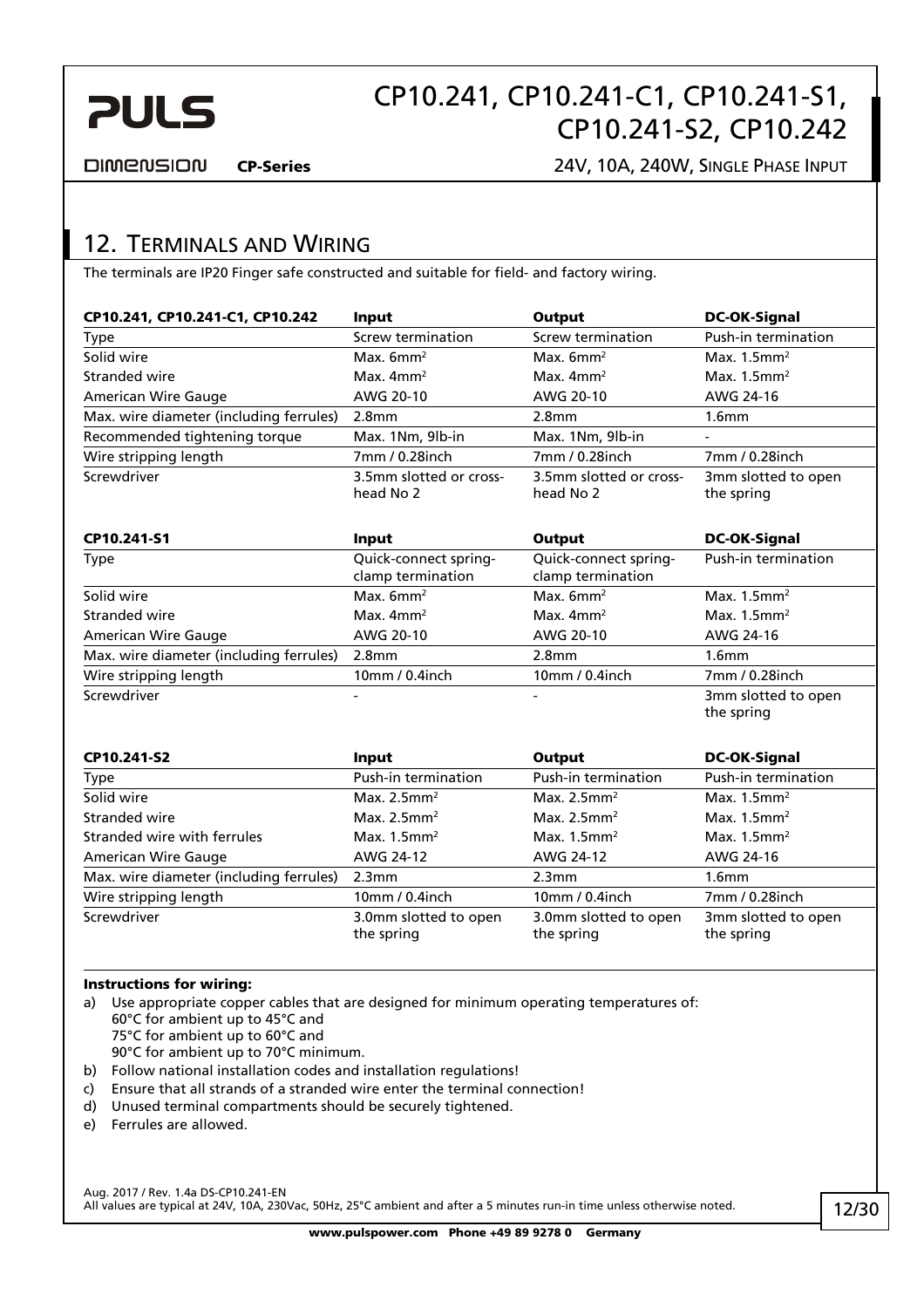# CP10.241, CP10.241-C1, CP10.241-S1, CP10.241-S2, CP10.242

#### <span id="page-12-0"></span>**DIMENSION**

CP-Series 24V, 10A, 240W, SINGLE PHASE INPUT

#### Daisy chaining:

Daisy chaining is allowed for CP10.241, CP10.241-C1, CP10.241-S1 and CP10.242.

Daisy chaining is not allowed for CP10.241-S2

Daisy chaining (jumping from one power supply output to the next) is allowed as long as the average output current through one terminal pin does not exceed 25A. If the current is higher, use a separate distribution terminal block as shown in [Fig. 12-2.](#page-12-1)

Fig. 12-1 Daisy chaining of outputs Fig. 12-2 Using distribution terminals

<span id="page-12-1"></span>



### 13. FUNCTIONAL DIAGRAM

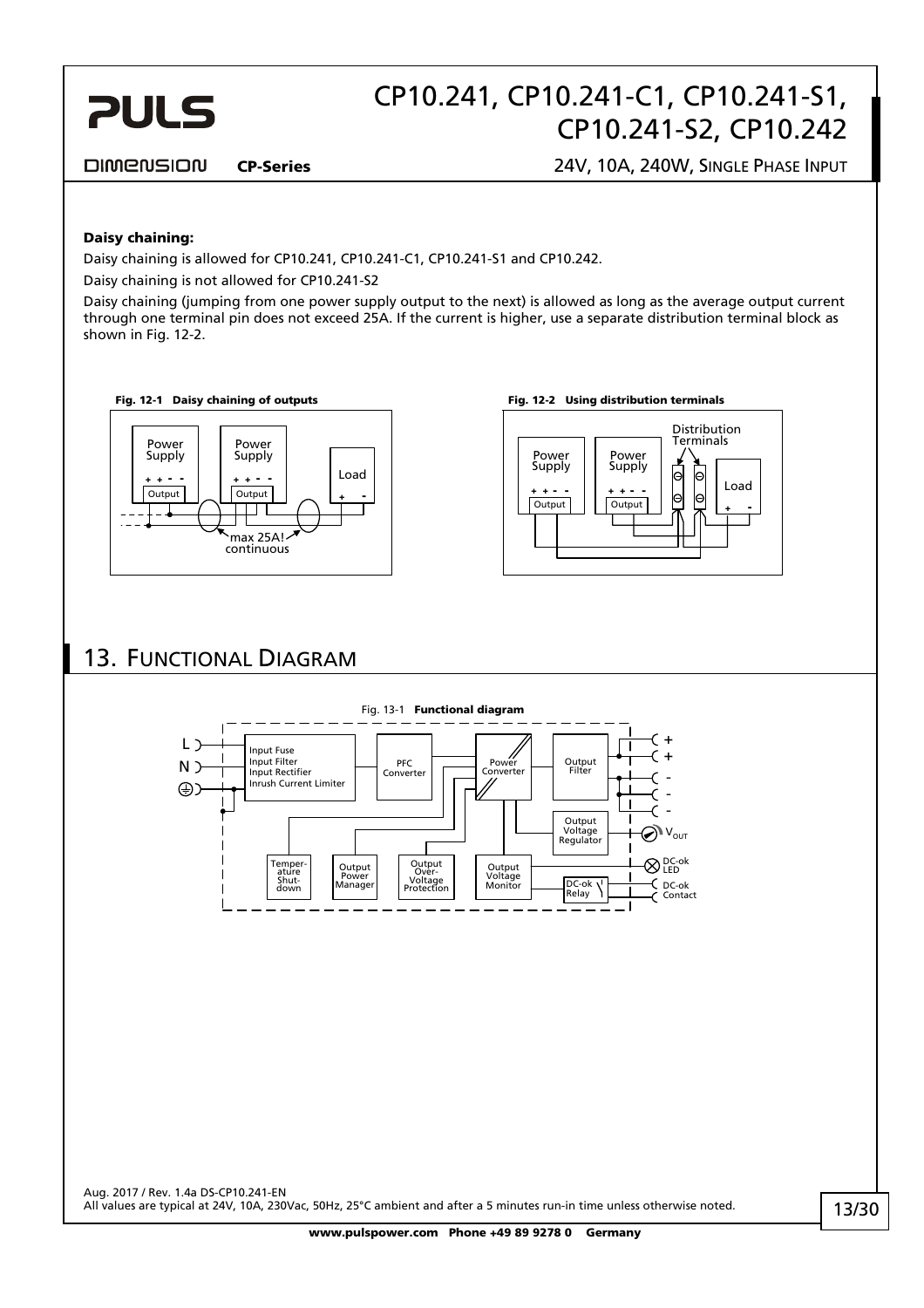<span id="page-13-0"></span>

#### **DIMENSION**

CP-Series 24V, 10A, 240W, SINGLE PHASE INPUT

### 14. FRONT SIDE AND USER ELEMENTS



#### A Input Terminals

 CP10.241, CP10.241-C1, CP10.242: Screw terminals CP10.241-S1: Spring-clamp terminals CP10.241-S2: Push-in terminals

- N, L Line input
- **E** PE (Protective Earth) input

#### **B** Output Terminals

(two identical + poles and three identical - poles) CP10.241, CP10.241-C1, CP10.242: Screw terminals CP10.241-S1: Spring-clamp terminals CP10.241-S2: Push-in terminals

- + Positive output
- Negative (return) output
- C Output voltage potentiometer

Open the flap to adjust the output voltage. Factory set: 24.1V

- D DC-OK LED (green) On, when the output voltage is in range and the DC-OK contact is closed.
- **E** DC-OK Relay Contact (push-in terminals) Monitors the output voltage of the running power supply. See chapter [8](#page-8-1) for details.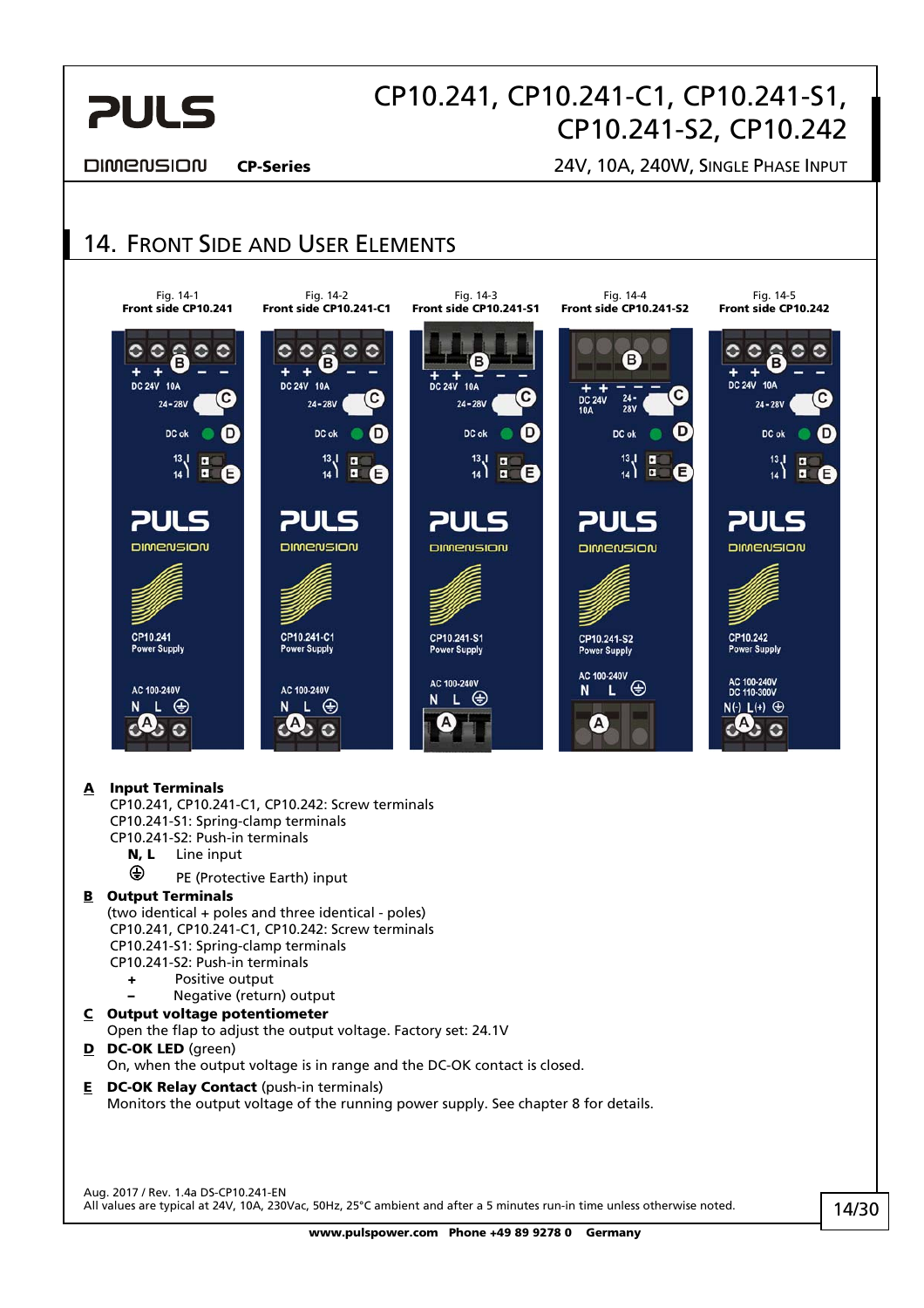<span id="page-14-0"></span>

**DIMENSION** 

CP-Series 24V, 10A, 240W, SINGLE PHASE INPUT

## <span id="page-14-1"></span>15. EMC

The power supply is suitable for applications in industrial environment as well as in residential, commercial and light industry environments.

| <b>EMC Immunity</b>      | According togeneric standards: EN 61000-6-1 and EN 61000-6-2 |                                                          |                   |                            |
|--------------------------|--------------------------------------------------------------|----------------------------------------------------------|-------------------|----------------------------|
| Electrostatic discharge  | EN 61000-4-2                                                 | Contact discharge<br>Air discharge                       | 8kV<br>15kV       | Criterion A<br>Criterion A |
| Electromagnetic RF field | EN 61000-4-3                                                 | 80MHz-2.7GHz                                             | 20V/m             | Criterion A                |
| Fast transients (Burst)  | EN 61000-4-4                                                 | Input lines                                              | 4kV               | Criterion A                |
|                          |                                                              | Output lines                                             | 2kV               | Criterion A                |
|                          |                                                              | DC-OK signal (coupling clamp)                            | 2kV               | Criterion A                |
| Surge voltage on input   | EN 61000-4-5                                                 | $L \rightarrow N$                                        | 2kV               | Criterion A                |
|                          |                                                              | $L \rightarrow PE, N \rightarrow PE$                     | 4kV               | Criterion A                |
| Surge voltage on output  | EN 61000-4-5                                                 | $+ \rightarrow -$                                        | 1kV               | Criterion A                |
|                          |                                                              | $+/ \rightarrow$ PE                                      | 2kV               | <b>Criterion A</b>         |
| Surge voltage on Signals | EN 61000-4-5                                                 | DC-OK signal $\rightarrow$ PE                            | 1kV               | Criterion A                |
| Conducted disturbance    | EN 61000-4-6                                                 | 0.15-80MHz                                               | 20 <sub>V</sub>   | Criterion A                |
| Mains voltage dips       | EN 61000-4-11                                                | 0% of 100Vac                                             | 0Vac, 20ms        | Criterion A                |
|                          |                                                              | 40% of 100Vac                                            | 40Vac, 200ms      | Criterion C                |
|                          |                                                              | 70% of 100Vac                                            | 70Vac, 500ms      | Criterion C                |
|                          |                                                              | 0% of 200Vac                                             | 0Vac, 20ms        | Criterion A                |
|                          |                                                              | 40% of 200Vac                                            | 80Vac, 200ms      | <b>Criterion A</b>         |
|                          |                                                              | 70% of 200Vac                                            | 140Vac, 500ms     | Criterion A                |
| Voltage interruptions    | EN 61000-4-11                                                | 0% of 200Vac (=0V)                                       | 5000ms            | Criterion C                |
| Voltage sags             | <b>SEMI F47 0706</b>                                         | Dips on the input voltage according to SEMI F47 standard |                   |                            |
|                          |                                                              | 80% of 120Vac (96Vac)                                    | 1000ms            | Criterion A                |
|                          |                                                              | 70% of 120Vac (84Vac)                                    | 500 <sub>ms</sub> | Criterion A                |
|                          |                                                              | 50% of 120Vac (60Vac)                                    | 200 <sub>ms</sub> | Criterion A                |
| Powerful transients      | <b>VDE 0160</b>                                              | Over entire load range                                   | 750V, 0.3ms       | Criterion A                |

#### Criterions:

A: Power supply shows normal operation behavior within the defined limits.

C: Temporary loss of function is possible. Power supply may shut-down and restarts by itself. No damage or hazards for the power supply will occur.

| <b>EMC Emission</b>                              | According to generic standards: EN 61000-6-3 and EN 61000-6-4    |                                                                                        |  |
|--------------------------------------------------|------------------------------------------------------------------|----------------------------------------------------------------------------------------|--|
| Conducted emission<br>input lines                | EN 55011, EN 55015, EN 55022, FCC Part<br>15, CISPR 11, CISPR 22 | Class B                                                                                |  |
| Conducted emission<br>output lines <sup>2)</sup> | IEC/CISPR 16-1-2, IEC/CISPR 16-2-1                               | Limits for DC power port according EN<br>61000-6-3 fulfilled                           |  |
| Radiated emission                                | EN 55011, EN 55022                                               | Class B                                                                                |  |
| Harmonic input current                           | EN 61000-3-2                                                     | Class A fulfilled between 0A and 12A load<br>Class C fulfilled between 6A and 12A load |  |
| Voltage fluctuations, flicker                    | EN 61000-3-3                                                     | Fulfilled $1$ )                                                                        |  |

This device complies with FCC Part 15 rules.

Operation is subjected to following two conditions: (1) this device may not cause harmful interference, and (2) this device must accept any interference received, including interference that may cause undesired operation.

1) Tested with constant current loads, non pulsing

2) For information only, not mandatory for EN 61000-6-3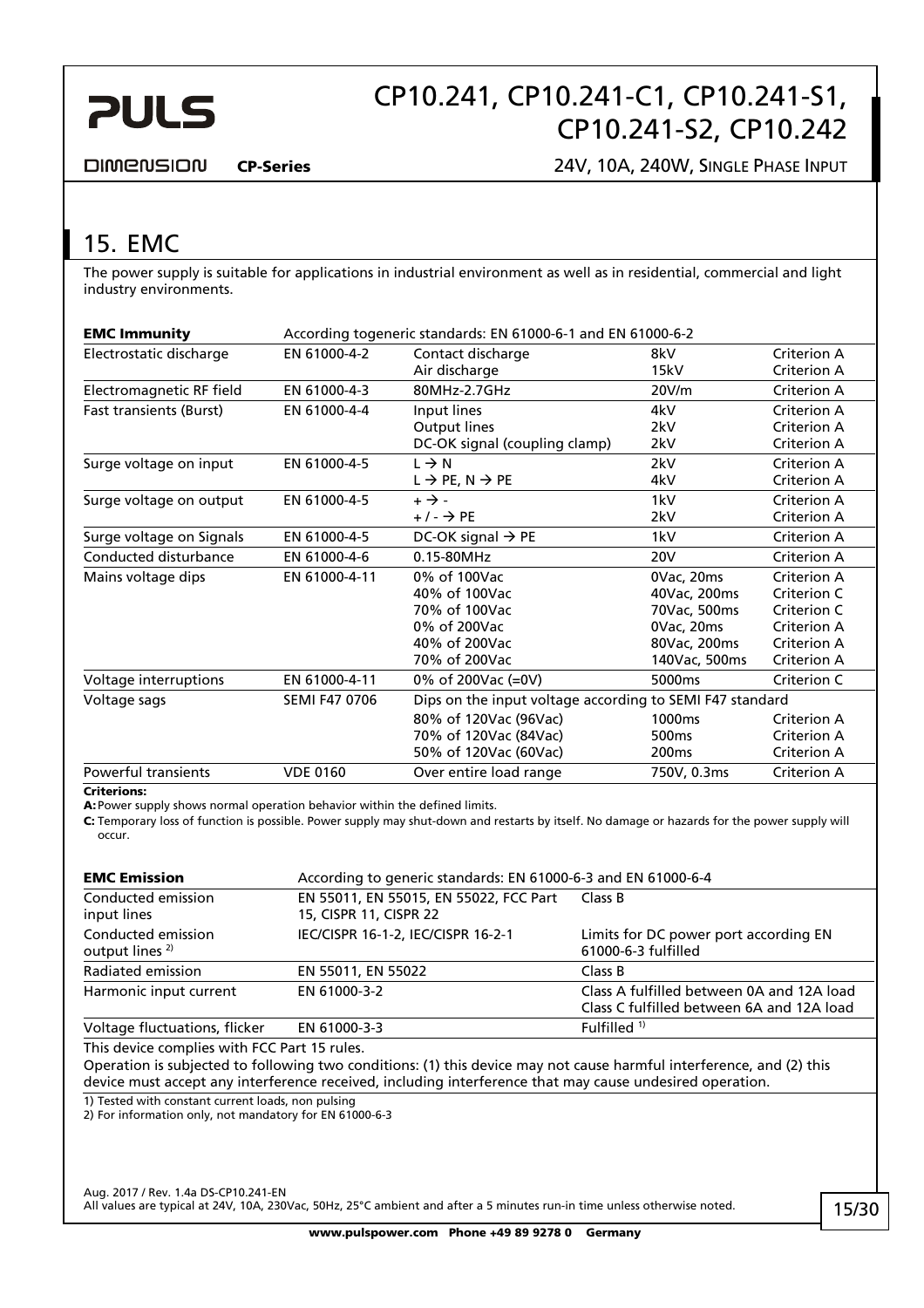# CP10.241, CP10.241-C1, CP10.241-S1, CP10.241-S2, CP10.242

#### <span id="page-15-0"></span>DIMENSION

#### CP-Series 24V, 10A, 240W, SINGLE PHASE INPUT

#### Switching Frequencies

| <b>PFC</b> converter | 10kHz           | Fixed frequency       |
|----------------------|-----------------|-----------------------|
| Main converter       | 84kHz to 140kHz | Output load dependent |
| Auxiliary converter  | 60kHz           | Fixed frequency       |
|                      |                 |                       |

### 16. ENVIRONMENT

| Operational temperature <sup>1)</sup> | -25°C to +70°C (-13°F to 158°F)                                                                                     | Reduce output power according to Fig. 16-1                                                               |  |
|---------------------------------------|---------------------------------------------------------------------------------------------------------------------|----------------------------------------------------------------------------------------------------------|--|
| Storage temperature                   | -40°C to +85°C (-40°F to 185°F)                                                                                     | For storage and transportation                                                                           |  |
| Output de-rating                      | $3.2W$ <sup>o</sup> C<br>6W/°C                                                                                      | Between +45°C and +60°C (113°F to 140°F)<br>Between $+60^{\circ}$ C and $+70^{\circ}$ C (140°F to 158°F) |  |
| Humidity                              | 5 to 95% r.h.                                                                                                       | According to IEC 60068-2-30<br>Do not energize while condensation is present.                            |  |
| Vibration sinusoidal <sup>2)</sup>    | 2-17.8Hz: ±1.6mm; 17.8-500Hz: 2g<br>2 hours / axis                                                                  | According to IEC 60068-2-6                                                                               |  |
| Shock $2$                             | 30g 6ms, 20g 11ms<br>3 bumps / direction, 18 bumps in total                                                         | According to IEC 60068-2-27                                                                              |  |
| Altitude                              | 0 to 2000m (0 to 6 560ft)                                                                                           | Without any restrictions                                                                                 |  |
|                                       | 2000 to 6000m (6 560 to 20 000ft)                                                                                   | Reduce output power or ambient<br>temperature, see Fig. 16-2.                                            |  |
| Altitude de-rating                    | 15W/1000m or 5°C/1000m                                                                                              | Above 2000m (6500ft), see Fig. 16-2                                                                      |  |
| Over-voltage category                 | Ш                                                                                                                   | According to IEC 62477-1 for altitudes up to<br>2000m                                                    |  |
|                                       | Ш                                                                                                                   | According to IEC 62477-1 for altitudes from<br>2000m to 6000m                                            |  |
| Degree of pollution                   | 2                                                                                                                   | According to IEC 62477-1, not conductive                                                                 |  |
| LABS compatibility                    | The unit does not release any silicone or other LABS-critical substances and is suitable for<br>use in paint shops. |                                                                                                          |  |
| Corrosive gases                       | ISA-71.04-1985, Severity Level G3, IEC 60068-2-60 Test Ke Method 4                                                  |                                                                                                          |  |
| Audible noise                         | Some audible noise may be emitted from the power supply during no load, overload or<br>short circuit.               |                                                                                                          |  |

1) Operational temperature is the same as the ambient or surrounding temperature and is defined as the air temperature 2cm below the unit. 2) Tested in combination with DIN-Rails according to EN 60715 with a height of 15mm and a thickness of 1.3mm and standard orientation.

<span id="page-15-1"></span>





Aug. 2017 / Rev. 1.4a DS-CP10.241-EN

All values are typical at 24V, 10A, 230Vac, 50Hz, 25°C ambient and after a 5 minutes run-in time unless otherwise noted.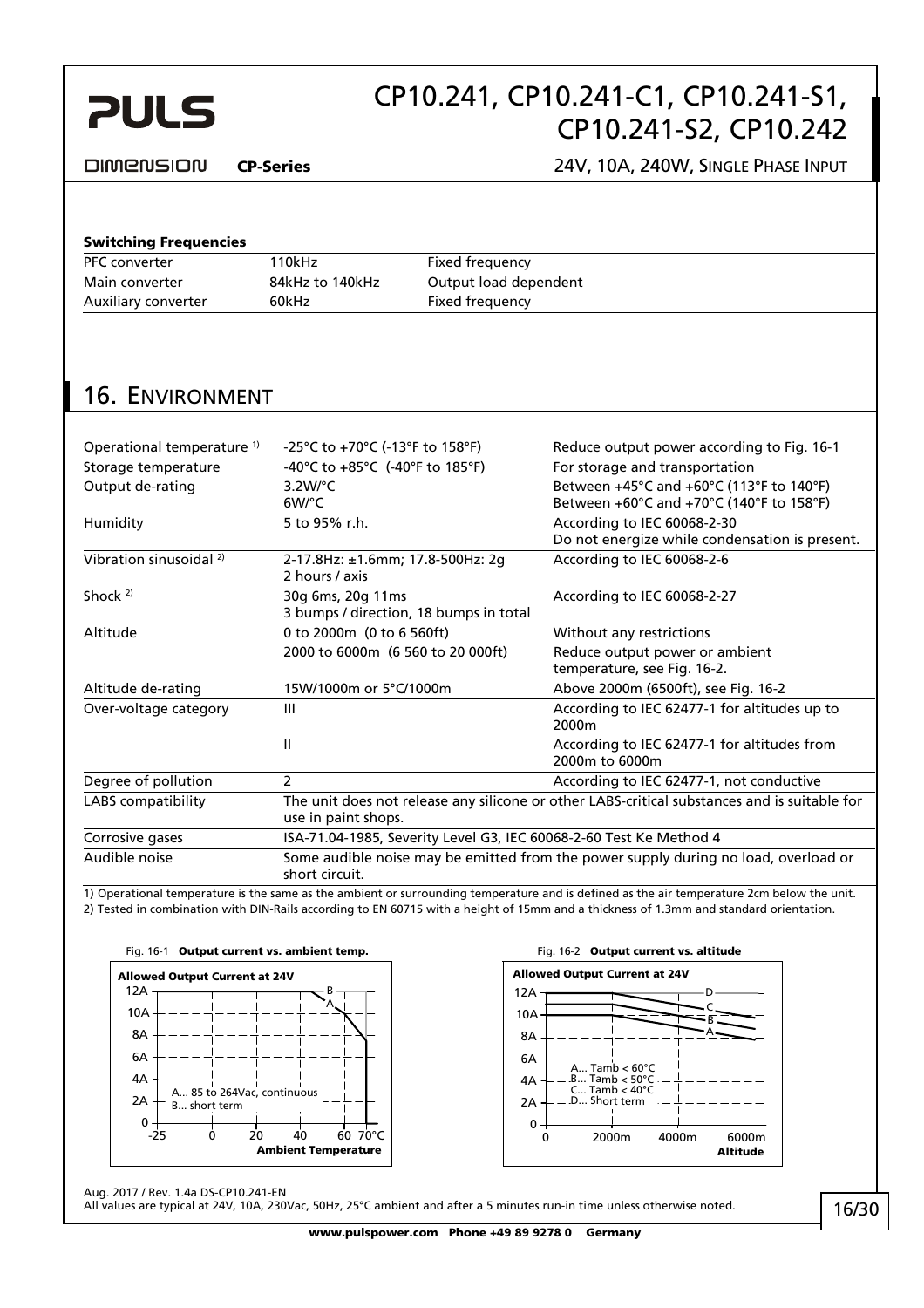<span id="page-16-0"></span>

**DIMENSION** 

CP-Series 24V, 10A, 240W, SINGLE PHASE INPUT

### 17. PROTECTION FEATURES

| Output protection              | protection event, audible noise may occur. | Electronically protected against overload, no-load and short-circuits. In case of a                                                                                                                                                                                                                                                                                                                                                                                                                                                                                                  |
|--------------------------------|--------------------------------------------|--------------------------------------------------------------------------------------------------------------------------------------------------------------------------------------------------------------------------------------------------------------------------------------------------------------------------------------------------------------------------------------------------------------------------------------------------------------------------------------------------------------------------------------------------------------------------------------|
| Output over-voltage protection | Typ. 30.5Vdc<br>Max. 32Vdc                 | In case of an internal power supply defect, a redundant<br>circuit limits the maximum output voltage. The output<br>shuts down and automatically attempts to restart.                                                                                                                                                                                                                                                                                                                                                                                                                |
| Degree of protection           | IP 20                                      | <b>EN/IEC 60529</b>                                                                                                                                                                                                                                                                                                                                                                                                                                                                                                                                                                  |
| Penetration protection         | $>4$ mm                                    | E.g. screws, small parts                                                                                                                                                                                                                                                                                                                                                                                                                                                                                                                                                             |
| Over-temperature protection    | <b>Yes</b>                                 | Output shut-down with automatic restart.<br>The temperature sensor is installed on critical<br>components inside the unit and turns the unit off in<br>safety critical situations, which can happen e.g. when<br>de-rating requirements are not observed, ambient<br>temperature is too high, ventilation is obstructed or<br>the de-rating requirements for different mounting<br>orientation is not followed. There is no correlation<br>between the operating temperature and turn-off<br>temperature since this is dependent on input voltage,<br>load and installation methods. |
| Input transient protection     | <b>MOV</b><br>(Metal Oxide Varistor)       | For protection values see chapter 15 (EMC).                                                                                                                                                                                                                                                                                                                                                                                                                                                                                                                                          |
| Internal input fuse            | Included                                   | Not user replaceable slow-blow high-braking capacity<br>fuse                                                                                                                                                                                                                                                                                                                                                                                                                                                                                                                         |

## 18. SAFETY FEATURES

| Input / output separation       | Double or reinforced galvanic isolation |                                                                                                 |  |  |
|---------------------------------|-----------------------------------------|-------------------------------------------------------------------------------------------------|--|--|
|                                 | <b>SELV</b>                             | <b>IEC/EN 60950-1</b>                                                                           |  |  |
|                                 | <b>PELV</b>                             | IEC/EN 60204-1, EN 62477-1, IEC 60364-4-41                                                      |  |  |
| Class of protection             |                                         | PE (Protective Earth) connection required                                                       |  |  |
| Isolation resistance            | > 500MOhm                               | At delivered condition between input and output,<br>measured with 500Vdc                        |  |  |
|                                 | > 500MOhm                               | At delivered condition between input and PE,<br>measured with 500Vdc                            |  |  |
|                                 | > 500MOhm                               | At delivered condition between output and PE.<br>measured with 500Vdc                           |  |  |
|                                 | > 500MOhm                               | At delivered condition between output and DC-OK<br>contacts, measured with 500Vdc               |  |  |
| PE resistance                   | $< 0.1$ Ohm                             | Resistance between PE terminal and the housing in the<br>area of the DIN-rail mounting bracket. |  |  |
| Touch current (leakage current) | Typ. 0.14mA / 0.36mA                    | At 100Vac, 50Hz, TN-, TT-mains / IT-mains                                                       |  |  |
|                                 | Typ. 0.20mA / 0.50mA                    | At 120Vac, 60Hz, TN-, TT-mains / IT-mains                                                       |  |  |
|                                 | Typ. 0.33mA / 0.86mA                    | At 230Vac, 50Hz, TN-, TT-mains / IT-mains                                                       |  |  |
|                                 | Max. 0.18mA / 0.43mA                    | At 110Vac, 50Hz, TN-, TT-mains / IT-mains                                                       |  |  |
|                                 | Max. 0.26mA / 0.61mA                    | At 132Vac, 60Hz, TN-, TT-mains / IT-mains                                                       |  |  |
|                                 | Max. 0.44mA / 1.05mA                    | At 264Vac, 50Hz, TN-, TT-mains / IT-mains                                                       |  |  |

Aug. 2017 / Rev. 1.4a DS-CP10.241-EN

All values are typical at 24V, 10A, 230Vac, 50Hz, 25°C ambient and after a 5 minutes run-in time unless otherwise noted.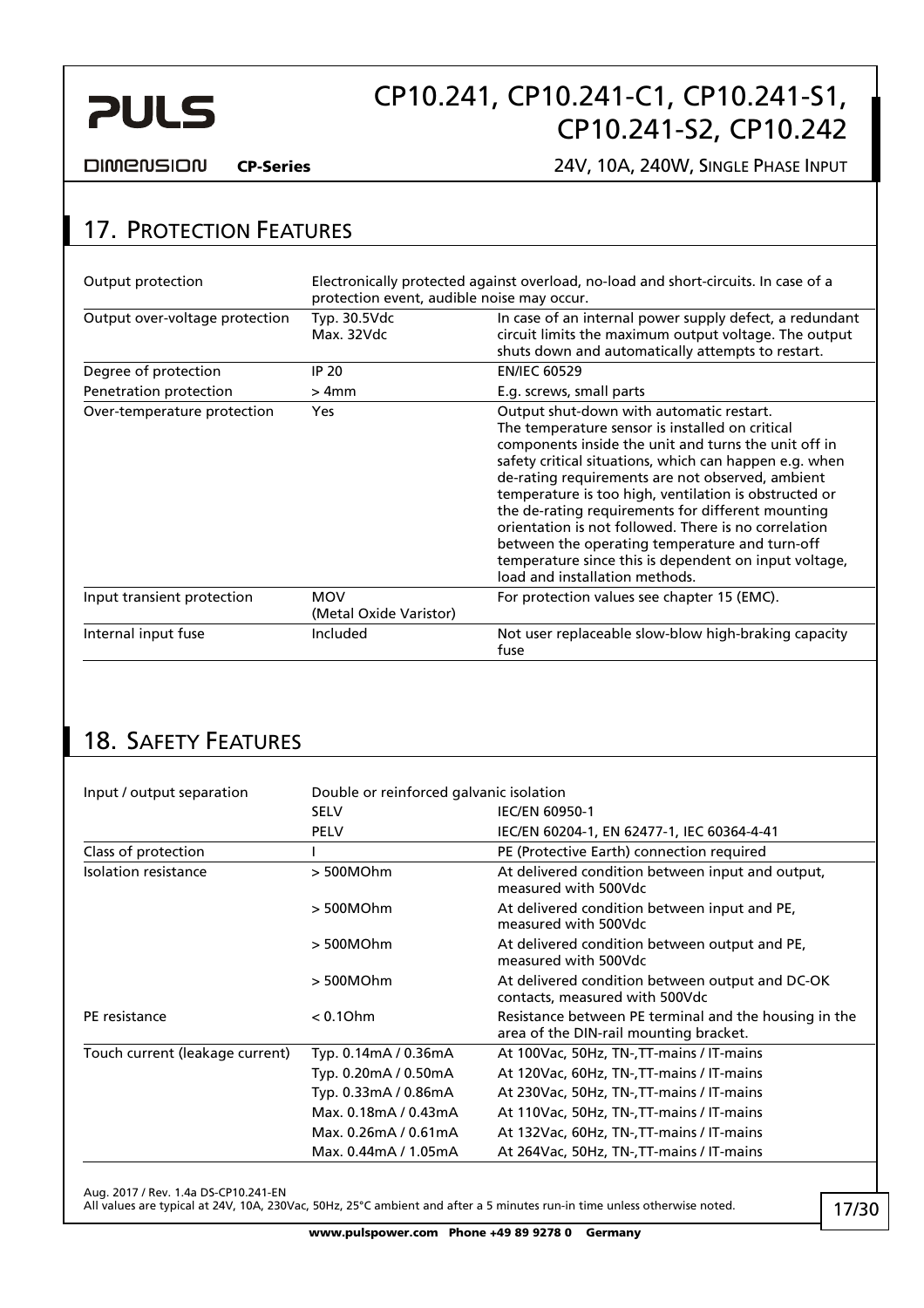<span id="page-17-0"></span>

**DIMENSION** 

CP-Series 24V, 10A, 240W, SINGLE PHASE INPUT

### <span id="page-17-1"></span>19. DIELECTRIC STRENGTH

The output voltage is floating and has no ohmic connection to the ground. Type and factory tests are conducted by the manufacturer. Field tests may be conducted in the field using the appropriate test equipment which applies the voltage with a slow ramp (2s up and 2s down). Connect all input-terminals together as well as all output poles before conducting the test. When testing, set the cut-off current settings to the value in the table below.

Fig. 19-1 Dielectric strength



|                         |     | в<br>А  |         | c       | D      |
|-------------------------|-----|---------|---------|---------|--------|
| Type test               | 60s | 2500Vac | 4000Vac | 1000Vac | 500Vac |
| Factory test            | 5s  |         | 2500Vac | 500Vac  | 500Vac |
| Field test<br>5s        |     | 2000Vac | 2000Vac | 500Vac  | 500Vac |
| Cut-off current setting |     | >10mA   | >10mA   | >20mA   | >1mA   |

To fulfil the PELV requirements according to EN60204-1 § 6.4.1, we recommend that either the + pole, the – pole or any other part of the output circuit shall be connected to the protective earth system. This helps to avoid situations in which a load starts unexpectedly or can not be switched off when unnoticed earth faults occur.

B\*) When testing input to DC-OK ensure that the max. voltage between DC-OK and the output is not exceeded (column D). We recommend connecting DC-OK pins and the output pins together when performing the test.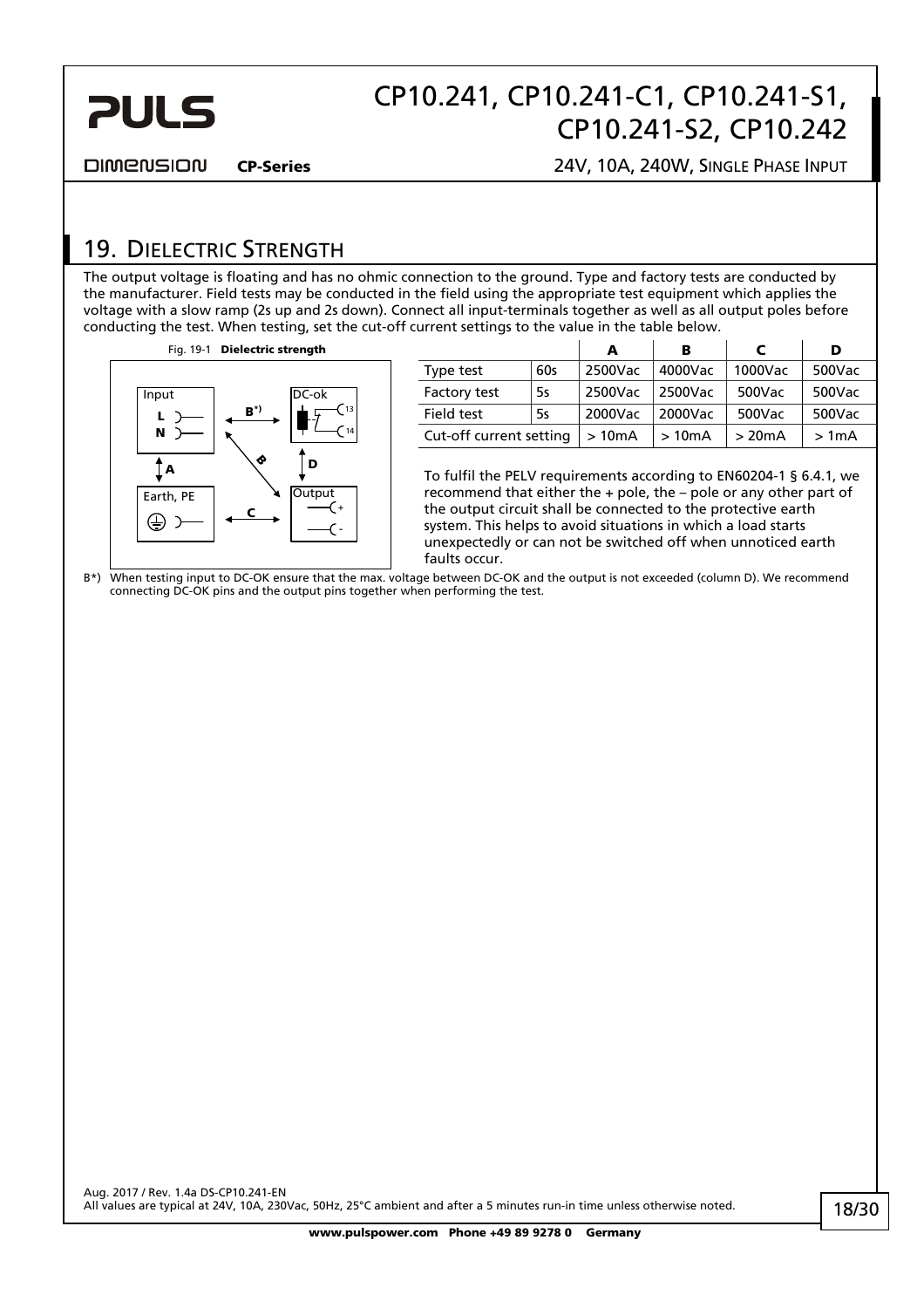<span id="page-18-1"></span>

**DIMENSION** 

CP-Series 24V, 10A, 240W, SINGLE PHASE INPUT

#### <span id="page-18-0"></span>20. APPROVALS EC Declaration of Conformity The CE mark indicates conformance with the  $\epsilon$ - EMC directive, - Low-voltage directive (LVD) and the - ATEX directive IEC 60950-1 CB Scheme, *IECEE* 2<sup>nd</sup> Edition Information Technology Equipment **CB SCHEME** UL 508 Listed for use as Industrial Control Equipment; U.S.A. (UL 508) and Canada (C22.2 No. 107-1-01);  $J$ us listed<br>Ind. Cont. eq. E-File: E198865 UL 60950-1 Recognized for use as Information Technology Equipment,  $_{c}H$ <sub>us</sub> Level 5; U.S.A. (UL 60950-1) and Canada (C22.2 No. 60950-1); 2<sup>nd</sup> Edition E-File: E137006 Applicable for altitudes up to 2000m. ANSI / ISA 12.12.01-2015 Recognized for use in Hazardous Location Class I Div 2 T4 Class I Div 2 Groups A,B,C,D systems; U.S.A. (ANSI / ISA 12.12.01-2015) and (except CP10.241-S2) Canada (C22.2 No. 213-M1987) EN 60079-0, EN 60079-15 Approval for use in hazardous locations Zone 2 Category 3G. Number of ATEX certificate: EPS 15 ATEX 1 101 X ATEX The power supply must be built-in in an IP54 enclosure. (except CP10.241-S2) II 3G Ex nA nC IIC T4 Gc IEC 60079-0, IEC 60079-15 IEC 60079-0, IEC 60079-15 **IECEX** Suitable for use in Class 1 Zone 2 Groups IIa, IIb and IIc<br>(except CP10.241-S2) **IECEX** IECEX Incrementations. Number of IECEx certificate: IECEx EPS 15.0079X Marine GL (Germanischer Lloyd) classified (except CP10.241-S2, CP10.242) Environmental category: C, EMC2 GL Marine and offshore applications EAC TR Registration **Registration Registration Registration** for the Eurasian Customs Union market (Russia, Kazakhstan, Belarus)

### 21. OTHER FULFILLED STANDARDS

| <b>RoHS Directive</b>           | RobS                            | Directive 2011/65/EU of the European Parliament and the<br>Council of June 8 <sup>th</sup> , 2011 on the restriction of the use of<br>certain hazardous substances in electrical and electronic<br>equipment. |
|---------------------------------|---------------------------------|---------------------------------------------------------------------------------------------------------------------------------------------------------------------------------------------------------------|
| <b>REACH Directive</b>          | REACH                           | Directive 1907/2006/EU of the European Parliament and the<br>Council of June 1st, 2007 regarding the Registration,<br>Evaluation, Authorisation and Restriction of Chemicals<br>(REACH)                       |
| IEC/EN 61558-2-16<br>(Annex BB) | Safety Isolating<br>Transformer | Safety Isolating Transformers corresponding to Part 2-6 of the<br><b>IEC/EN 61558</b>                                                                                                                         |
|                                 |                                 |                                                                                                                                                                                                               |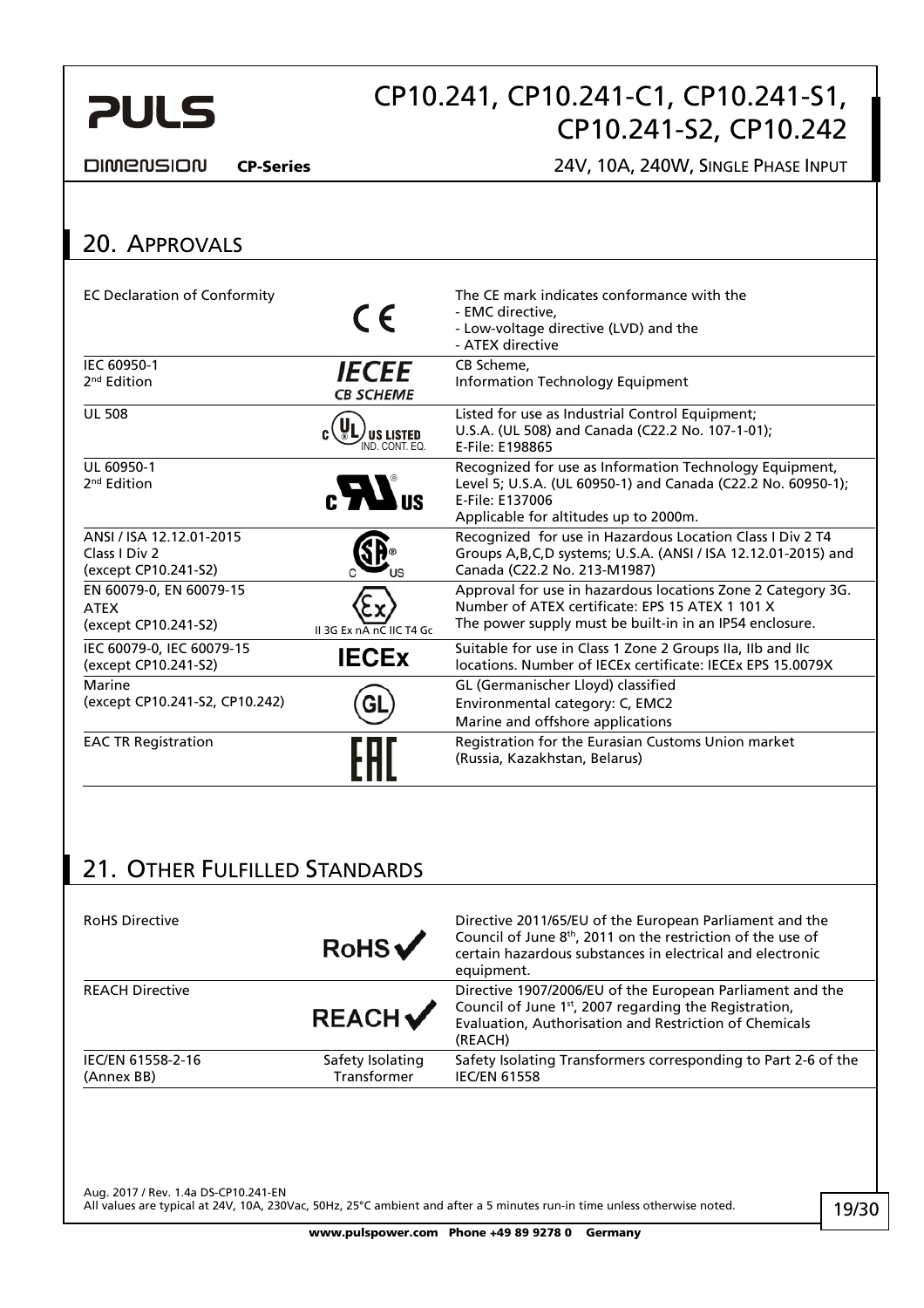<span id="page-19-0"></span>

**DIMENSION** 

CP-Series 24V, 10A, 240W, SINGLE PHASE INPUT

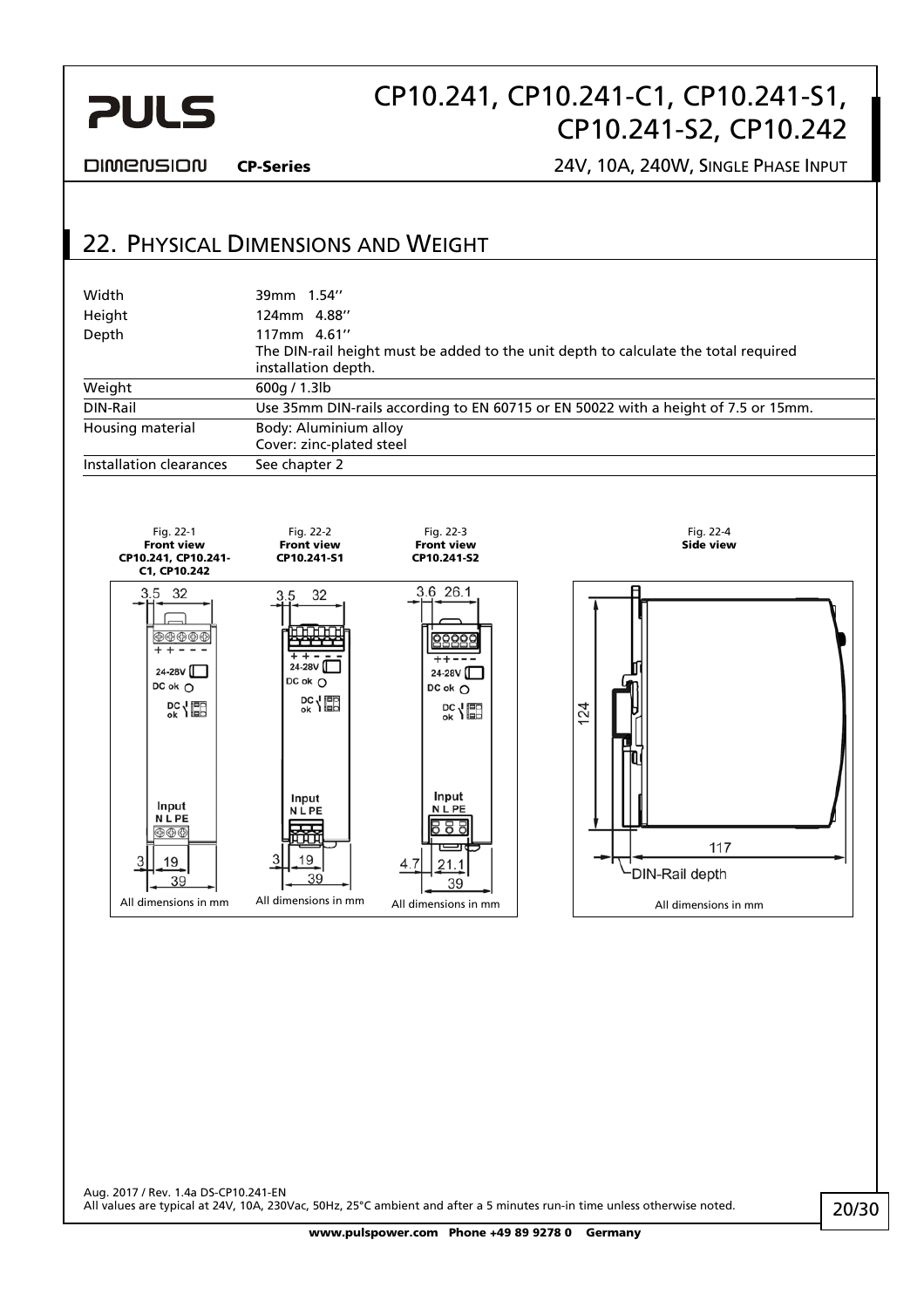# CP10.241, CP10.241-C1, CP10.241-S1, CP10.241-S2, CP10.242

<span id="page-20-0"></span>**DIMENSION** 

CP-Series 24V, 10A, 240W, SINGLE PHASE INPUT

### 23. ACCESSORIES

### 23.1. ZM4.WALL – WALL/PANEL MOUNT BRACKET

This bracket is used to mount the devices on a wall/panel without utilizing a DIN-Rail. It is suitable for the CP10.241, CP10.241-C1, CP10.241-S1 , CP10.241-S2 and CP10.242.

The bracket can be mounted without detaching the DIN-rail brackets.

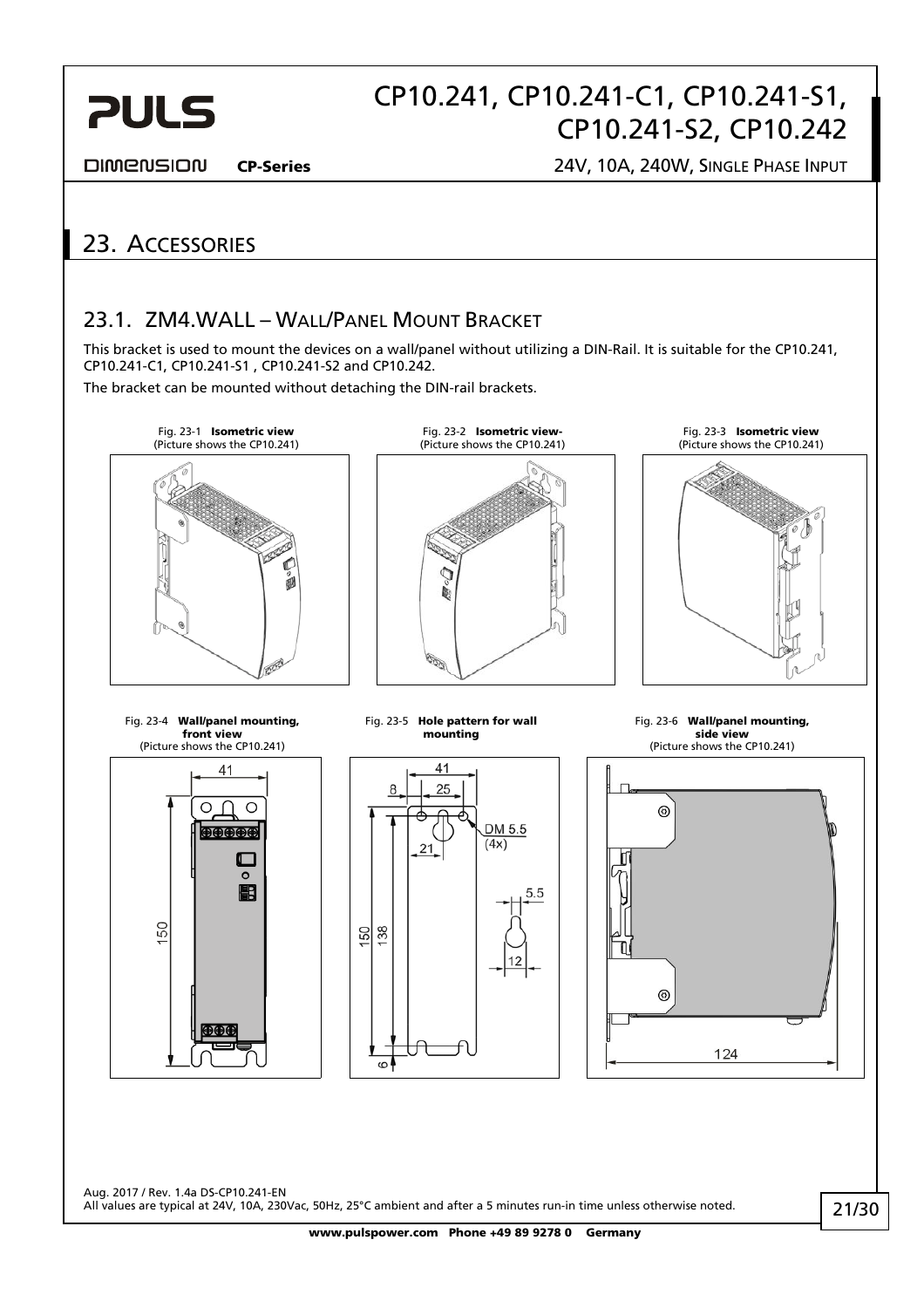<span id="page-21-0"></span>

DIMENSION

CP-Series 24V, 10A, 240W, SINGLE PHASE INPUT

### 23.2. ZM12. SIDE - SIDE MOUNTING BRACKET



Ø

This bracket is used to mount the power supply sideways with or without utilizing a DIN-Rail. The two aluminum brackets and the black plastic slider of the unit have to be detached, so that the steel brackets can be mounted.

For sideway DIN-rail mounting, the removed aluminum brackets and the black plastic slider need to be mounted on the steel bracket.



 $\Omega$ 

| O

Fig. 23-7

Fig. 23-8 Side mounting with DIN-rail brackets (Picture shows the CP10.241)



Fig. 23-9 Mounting Dimensions Side mounting bracket

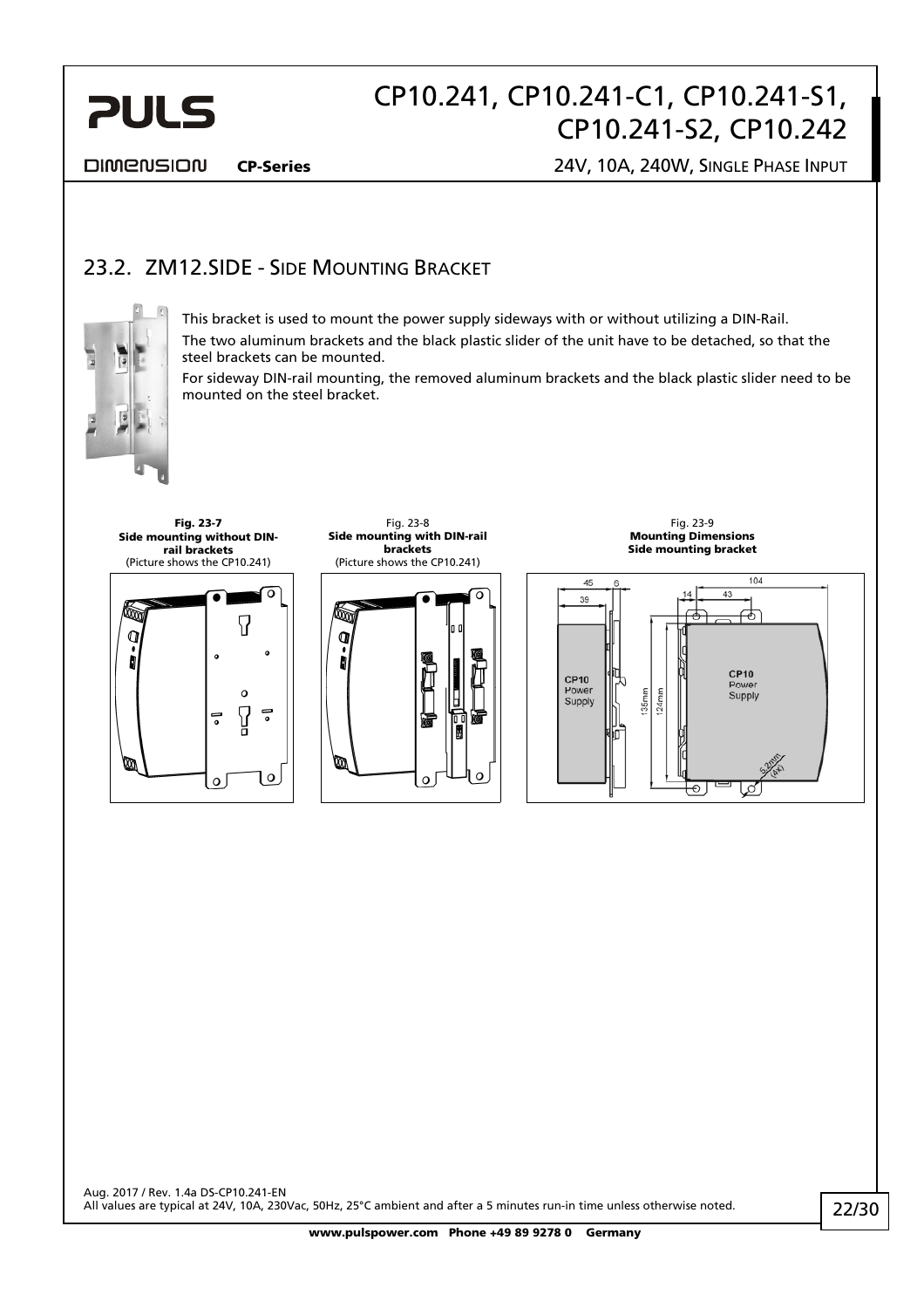<span id="page-22-0"></span>

**DIMENSION** 

CP-Series 24V, 10A, 240W, SINGLE PHASE INPUT

### 23.3. YR20.242 - REDUNDANCY MODULE



The redundancy module YR20.242 is equipped with two input channels, which are individually decoupled by utilizing MOSFET technology. Using MOSFETSs instead of diodes reduces the heat generation and the voltage drop between input and output. The YR20.242 does not require an additional auxiliary voltage and is self-powered even in case of a short circuit across the output.

Due to the low power losses, the unit is very slender and only requires 32mm width on the DIN-rail.

The YR20.242 can be used for N+1 and 1+1 redundancy systems.

Further information and wiring configurations can be found in chapter [24.7](#page-26-1).

### 23.4. YR20.246 - REDUNDANCY MODULE WITH AUTOMATED LOAD SHARING



The redundancy module YR20.246 is equipped with two input channels, which are individually decoupled by utilizing MOSFET technology. Using MOSFETSs instead of diodes reduces the heat generation and the voltage drop between input and output. The YR20.246 does not require an additional auxiliary voltage and is self-powered even in case of a short circuit across the output.

Due to the low power losses, the unit is very slender and only requires 32mm width on the DIN-rail.

The YR20.246 is optimized for 1+1 redundancy systems.

Compared to the YR20.242, the YR20.246 is featured with an automated load sharing between the connected power supplies. The YR20.246 monitors the function of the redundancy circuitry and provides a signal in case of too high of output current, which could prevent redundancy, if one power supply fails.

Further information and wiring configurations can be found in chapter [24.7](#page-26-1).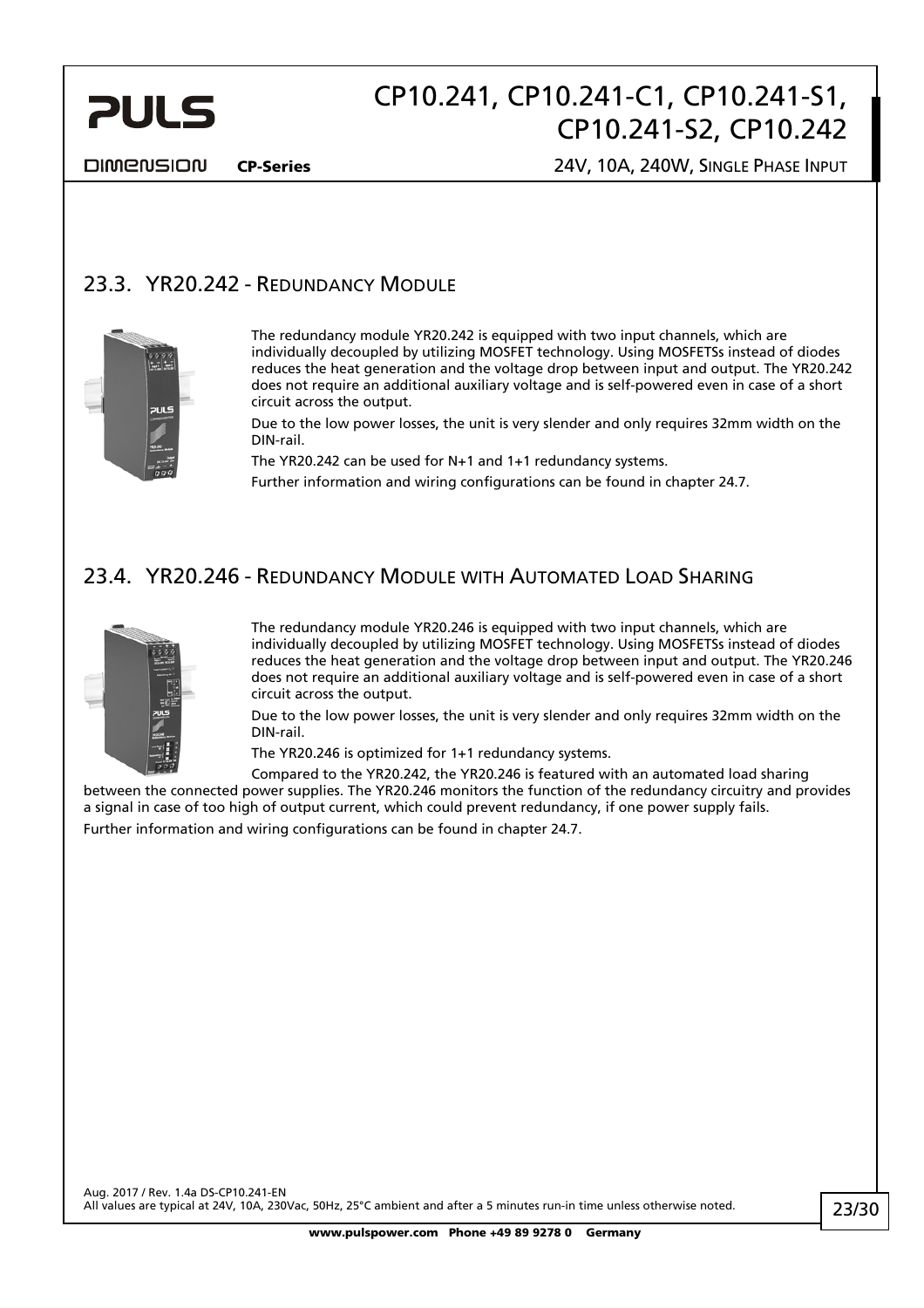# CP10.241, CP10.241-C1, CP10.241-S1, CP10.241-S2, CP10.242

<span id="page-23-0"></span>**DIMENSION** 

CP-Series 24V, 10A, 240W, SINGLE PHASE INPUT

### 24. APPLICATION NOTES

### <span id="page-23-1"></span>24.1. PEAK CURRENT CAPABILITY

The unit can deliver peak currents (up to several milliseconds) which are higher than the specified short term currents. This helps to start current demanding loads. Solenoids, contactors and pneumatic modules often have a steady state coil and a pick-up coil. The inrush current demand of the pick-up coil is several times higher than the steady-state current and usually exceeds the nominal output current (including the PowerBoost). The same situation applies when starting a capacitive load.

The peak current capability also ensures the safe operation of subsequent circuit breakers of load circuits. The load branches are often individually protected with circuit breakers or fuses. In case of a short or an overload in one branch circuit, the fuse or circuit breaker need a certain amount of over-current to open in a timely manner. This avoids voltage loss in adjacent circuits.

The extra current (peak current) is supplied by the power converter and the built-in large sized output capacitors of the power supply. The capacitors get discharged during such an event, which causes a voltage dip on the output. The following two examples show typical voltage dips for resistive loads:

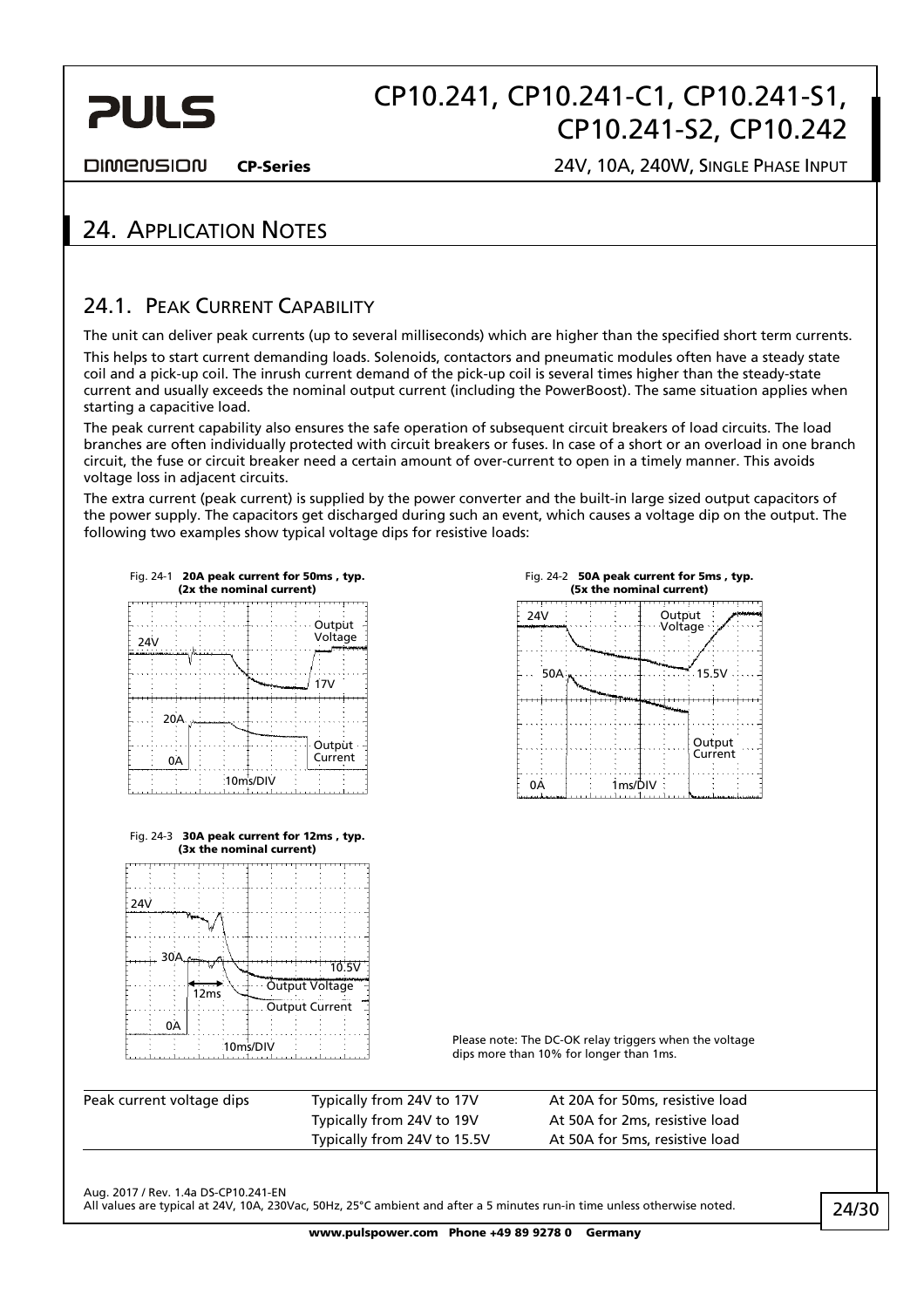<span id="page-24-0"></span>

**DIMENSION** 

CP-Series 24V, 10A, 240W, SINGLE PHASE INPUT

### 24.2. BACK-FEEDING LOADS

Loads such as decelerating motors and inductors can feed voltage back to the power supply. This feature is also called return voltage immunity or resistance against Back- E.M.F. (Electro Magnetic Force).

This power supply is resistant and does not show malfunctioning when a load feeds back voltage to the power supply. It does not matter whether the power supply is on or off.

The maximum allowed feed-back-voltage is 35Vdc. The maximum allowed feed-back peak current is 40A. Higher currents can temporarily shut-down the output voltage. The absorbing energy can be calculated according to the built-in large sized output capacitor which is specified in chapter [6](#page-6-1).

### <span id="page-24-1"></span>24.3. EXTERNAL INPUT PROTECTION

The unit is tested and approved for branch circuits up to 30A (UL) and 32A (IEC). An external protection is only required if the supplying branch has an ampacity greater than this. Check also local codes and local requirements. In some countries local regulations might apply.

If an external fuse is necessary or utilized, minimum requirements need to be considered to avoid nuisance tripping of the circuit breaker. A minimum value of 6A B- or C-Characteristic breaker should be used.

### 24.4. OUTPUT CIRCUIT BREAKERS

Standard miniature circuit breakers (MCB's or UL 1077 circuit breakers) are commonly used for AC-supply systems and may also be used on 24V branches.

MCB's are designed to protect wires and circuits. If the ampere value and the characteristics of the MCB are adapted to the wire size that is used, the wiring is considered as thermally safe regardless of whether the MCB opens or not.

To avoid voltage dips and under-voltage situations in adjacent 24V branches which are supplied by the same source, a fast (magnetic) tripping of the MCB is desired. A quick shutdown within 10ms is necessary corresponding roughly to the ride-through time of PLC's. This requires power supplies with high current reserves and large output capacitors. Furthermore, the impedance of the faulty branch must be sufficiently small in order for the current to actually flow. The best current reserve in the power supply does not help if Ohm's law does not permit current flow. The following table has typical test results showing which B- and C-Characteristic MCBs magnetically trip depending on the wire cross section and wire length.



#### Fig. 24-4 Test circuit  $Maximal wire length<sup>*</sup>$  for a fast (magnetic) tripping:

|              | $0.75$ mm <sup>2</sup> | $1.0$ mm <sup>2</sup> | $1.5$ mm <sup>2</sup> | $2.5$ mm <sup>2</sup> |  |
|--------------|------------------------|-----------------------|-----------------------|-----------------------|--|
| $C-2A$       | 30 m                   | 37 m                  | 54 m                  | 84 m                  |  |
| $C-3A$       | 25 <sub>m</sub>        | 30 m                  | 46 m                  | 69 m                  |  |
| $C-4A$       | 9 m                    | 15 <sub>m</sub>       | 25 <sub>m</sub>       | 34 m                  |  |
| $C-6A$       | 3 <sub>m</sub>         | 3 <sub>m</sub>        | 4 <sub>m</sub>        | 7 <sub>m</sub>        |  |
| $C-8A$       |                        |                       |                       |                       |  |
|              |                        |                       |                       |                       |  |
| $B-6A$       | 12 <sub>m</sub>        | 15 <sub>m</sub>       | 21 <sub>m</sub>       | 34 m                  |  |
| <b>B-10A</b> | 3 m                    | 3 <sub>m</sub>        | 4 m                   | 9 <sub>m</sub>        |  |
| <b>B-13A</b> | 2 <sub>m</sub>         | 2 <sub>m</sub>        | 3 <sub>m</sub>        | 6 m                   |  |
|              |                        |                       |                       |                       |  |

\*) Don't forget to consider twice the distance to the load (or cable length) when calculating the total wire length (+ and – wire).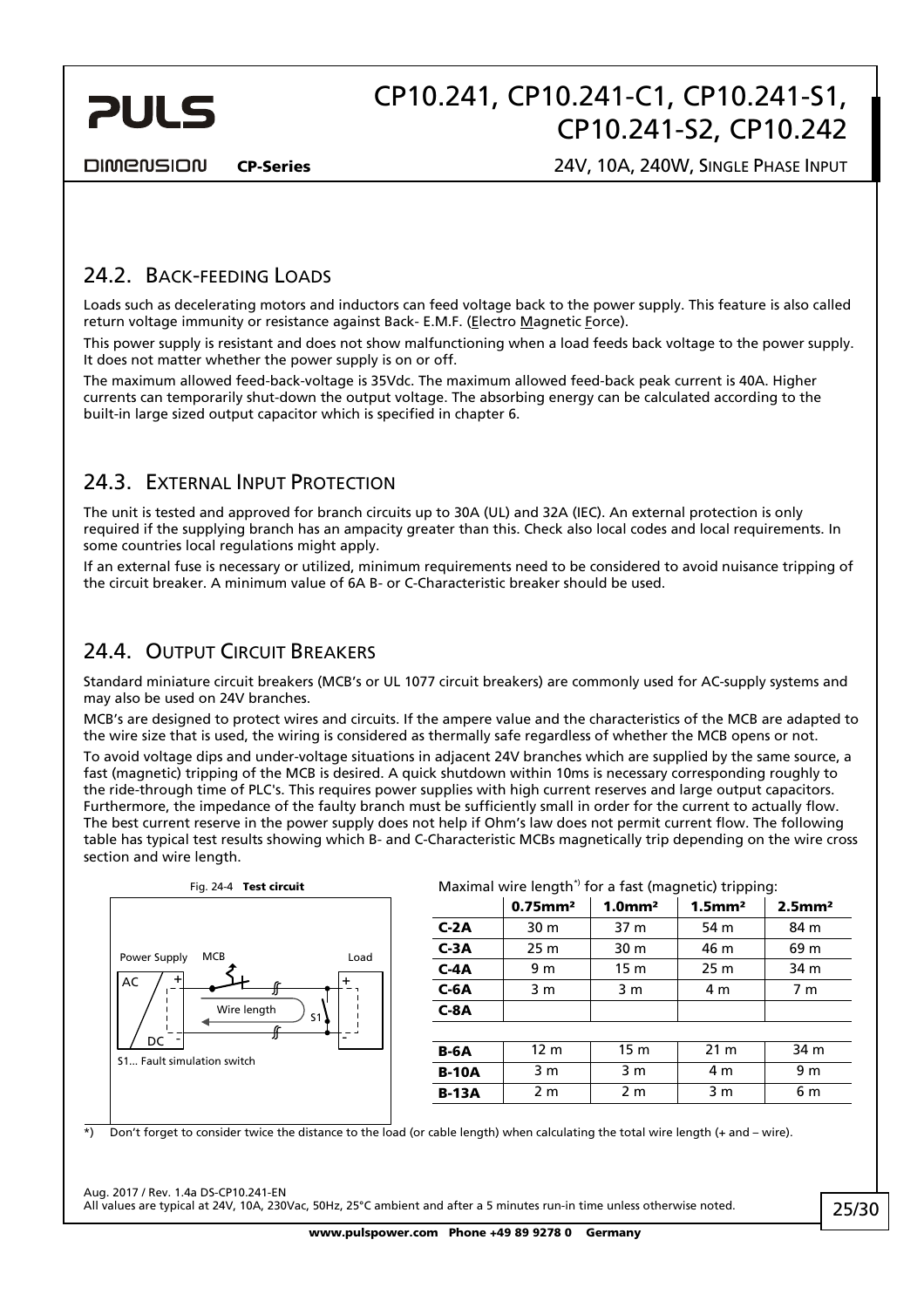#### **DIMENSION**

<span id="page-25-0"></span>**PULS** 

#### CP-Series 24V, 10A, 240W, SINGLE PHASE INPUT

### 24.5. SERIES OPERATION

Power supplies of the same type can be connected in series for higher output voltages. It is possible to connect as many units in series as needed, providing the sum of the output voltage does not exceed 150Vdc. Voltages with a potential above 60Vdc are not SELV any more and can be dangerous. Such voltages must be installed with a protection against touching.

Earthing of the output is required when the sum of the output voltage is above 60Vdc.

Avoid return voltage (e.g. from a decelerating motor or battery) which is applied to the output terminals.

Restrictions:

Keep an installation clearance of 15mm (left / right) between two power supplies and avoid installing the power supplies on top of each other.

Do not use power supplies in series in mounting orientations other than the standard mounting orientation (terminals on bottom of the unit).

Pay attention that leakage current, EMI, inrush current, harmonics will increase when using multiple power supplies.

### 24.6. PARALLEL USE TO INCREASE OUTPUT POWER

CP10.241 power supplies can be paralleled to increase the output power. The output voltage of all power supplies shall be adjusted to the same value (±100mV) with the same load conditions on all units, or the units can be left with the factory settings. There is no feature included which balances the load current between the power supplies. Usually the power supply with the higher adjusted output voltage draws current until it goes into current limitation. This means no harm to this power supply as long as the ambient temperature stays below 40°C.

If more than three units are connected in parallel, a fuse or circuit breaker with a rating of 15A or 16A is required on each output. Alternatively, a diode or redundancy module can also be utilized.

Energize all units at the same time to avoid the overload Hiccup*PLUS* mode. It also might be necessary to cycle the input power (turn-off for at least five seconds), if the output was in Hiccup<sup>*PLUS*</sup> mode due to overload or short circuits and the required output current is higher than the current of one unit.

#### Restrictions:

Keep an installation clearance of 15mm (left / right) between two power supplies and avoid installing the power supplies on top of each other.

Do not use power supplies in parallel in mounting orientations other than the standard mounting orientation (terminals on bottom of the unit) or in any other condition where a derating of the output current is required (e.g. altitude, …).

Pay attention that leakage current, EMI, inrush current, harmonics will increase when using multiple power supplies.



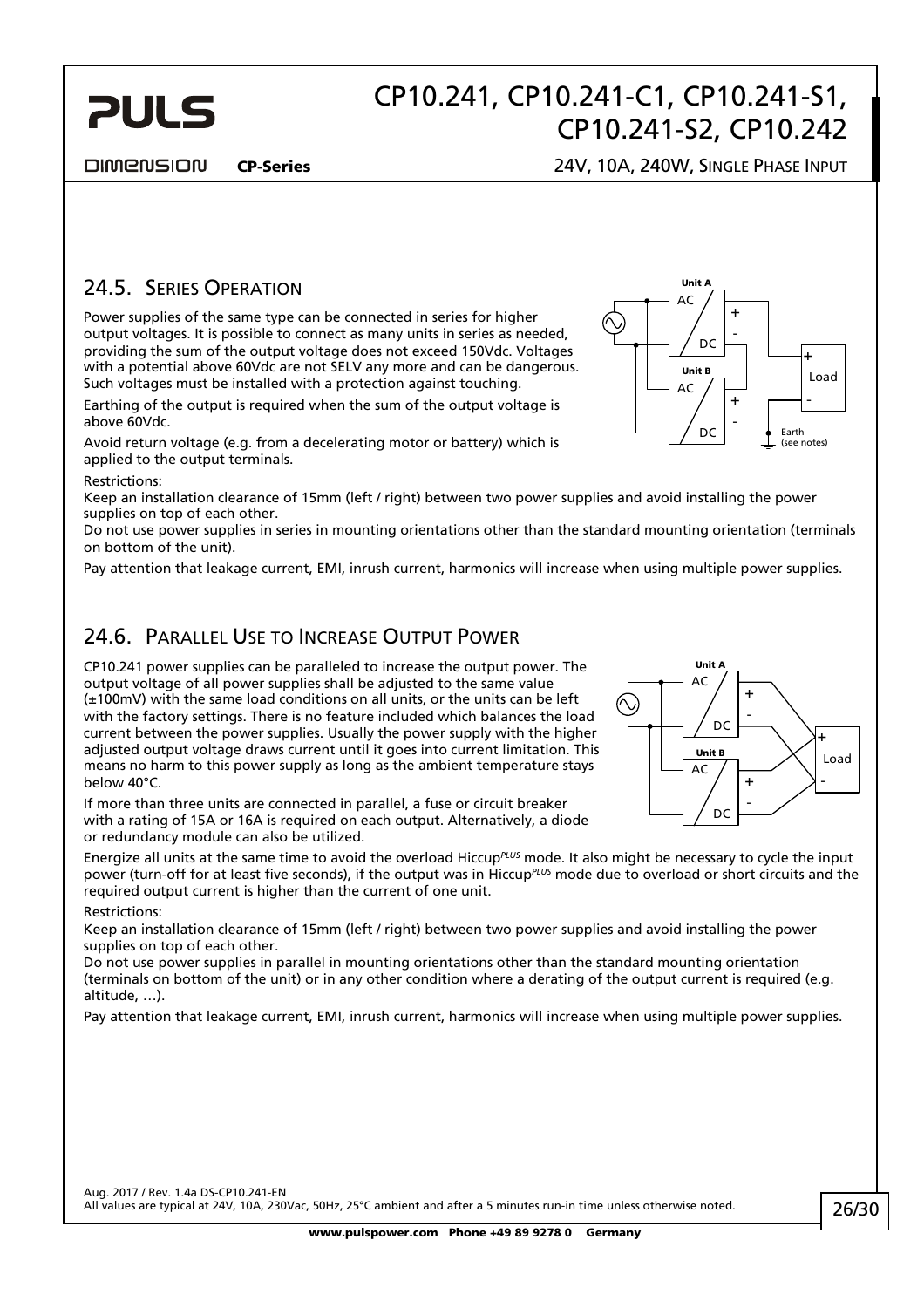<span id="page-26-0"></span>

**DIMENSION** 

CP-Series 24V, 10A, 240W, SINGLE PHASE INPUT

### 24.7. PARALLEL USE FOR REDUNDANCY

#### 1+1 Redundancy:

Power supplies can be paralleled for redundancy to gain higher system availability. Redundant systems require a certain amount of extra power to support the load in case one power supply unit fails. The simplest way is to put two power supplies in parallel. This is called a 1+1 redundancy. In case one power supply unit fails, the other one is automatically able to support the load current without any interruption. It is essential to use a redundancy module to decouple power supplies from each other. This prevents that the defective unit becomes a load for the other power supplies and the output voltage cannot be maintained any more.

Optionally to the use of external redundancy modules, power supplies with built-in redundancy CP10.241-R1 (springclamp terminals), the CP10.241-R2 (plug connectors for hot swap) or the CP10.241-R3 (screw terminals) can be used. Recommendations for building redundant power systems:

- Use separate input fuses for each power supply.
- Monitor the individual power supply units. Therefore, use the DC-OK relay contact of the power supply.
- It is desirable to set the output voltages of all units to the same value  $(\pm 100 \text{mV})$  or leave it at the factory setting. Pay attention that leakage current, EMI, inrush current, harmonics will increase when using multiple power supplies.

Wiring examples for 1+1 redundancy:

Fig. 24-5 Wiring for 1+1 redundancy with the redundancy module





#### N+1 Redundancy:

Redundant systems for a higher power demand are usually built in a N+1 method. E.g. four power supplies, each rated for 10A are paralleled to build a 30A redundant system.

Pay attention that leakage current, EMI, inrush current, harmonics will increase when using multiple power supplies. Keep an installation clearance of 15mm (left / right) between two power supplies and avoid installing the power supplies on top of each other.

<span id="page-26-1"></span>Do not use power supplies in parallel in mounting orientations other than the standard mounting orientation or in any other condition, where a derating of the output current is required.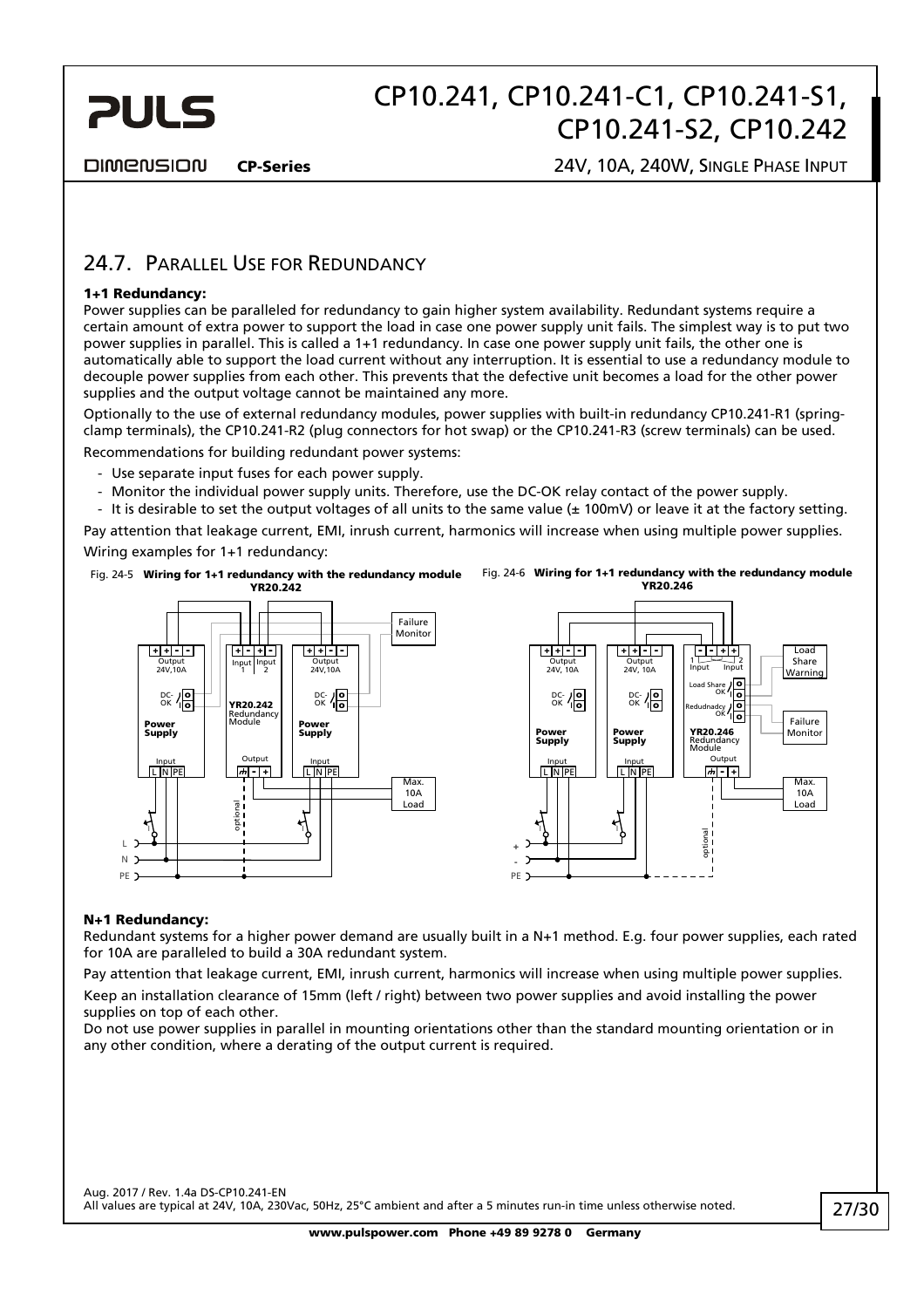<span id="page-27-0"></span>

#### **DIMENSION**

#### CP-Series 24V, 10A, 240W, SINGLE PHASE INPUT

#### Wiring examples for 1+1 redundancy:

Fig. 24-7 Wiring for N+1 redundancy with four power supplies and two redundancy modules



### 24.8. INDUCTIVE AND CAPACITIVE LOADS

The unit is designed to supply any kind of loads, including capacitive and inductive loads. If extreme large capacitors, such as EDLCs (electric double layer capacitors or "UltraCaps") with a capacitance larger than 1.5F are connected to the output, the unit might charge the capacitor in the Hiccup<sup>PLUS</sup> mode (see chapter [6\)](#page-6-1).

### 24.9. CHARGING OF BATTERIES

The power supply can be used to charge lead-acid or maintenance free batteries (SLA or VRLA batteries). Two 12V batteries are needed in series.

#### Instructions for charging batteries:

a) Set output voltage (measured at no load and at the battery end of the cable) very precisely to the end-of-charge voltage.

| End-of-charge voltage | 27.8V          | 27.5V | 27.15V         | 26.8V           |
|-----------------------|----------------|-------|----------------|-----------------|
| Battery temperature   | $10^{\circ}$ C | 20°C  | $30^{\circ}$ C | 40 $^{\circ}$ C |

- b) Use a 15A or 16A circuit breaker (or blocking diode) between the power supply and the battery.
- c) Ensure that the output current of the power supply is below the allowed charging current of the battery.
- d) Use only matched batteries when putting 12V types in series.
- e) Ensure that the ambient temperature of the power supply stays below 40°C.
- f) The return current to the power supply (battery discharge current is typ. 3.5mA when the power supply is switched off (except in case a blocking diode is utilized).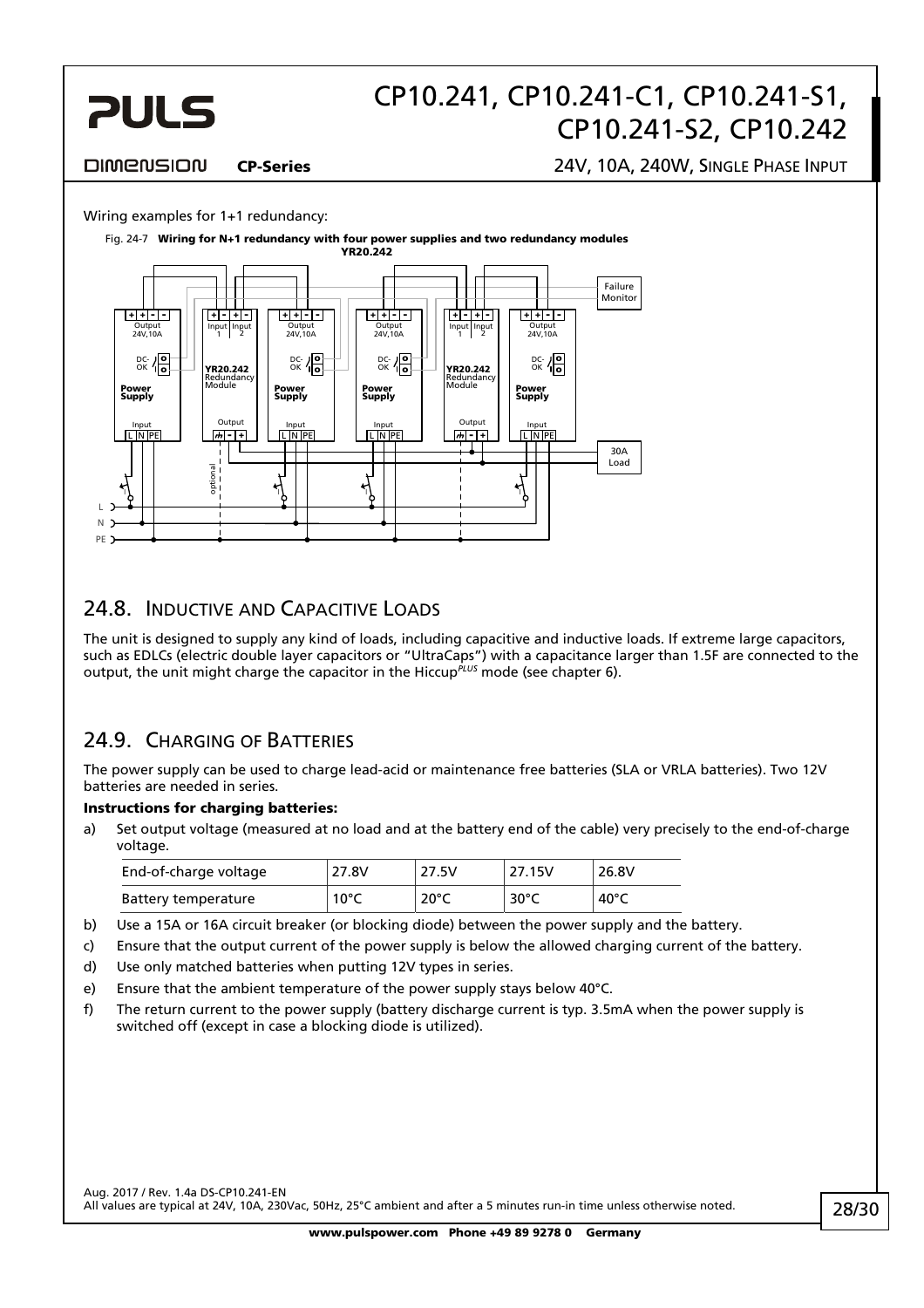<span id="page-28-0"></span>

#### DIMENSION

#### CP-Series 24V, 10A, 240W, SINGLE PHASE INPUT

### 24.10. OPERATION ON TWO PHASES

The power supply can also be used on two-phases of a three-phasesystem. Such a phase-to-phase connection is allowed as long as the supplying voltage is below 240V<sup>+10%</sup>.



### 24.11.USE IN A TIGHTLY SEALED ENCLOSURE

When the power supply is installed in a tightly sealed enclosure, the temperature inside the enclosure will be higher than outside. In such situations, the inside temperature defines the ambient temperature for the power supply. The following measurement results can be used as a reference to estimate the temperature rise inside the enclosure. The power supply is placed in the middle of the box, no other heat producing items are inside the box The temperature sensor inside the box is placed in the middle of the right side of the power supply with a distance of 1cm.

|                             | Case A                                                          | Case B                                                          | Case C           | Case D                                                          |  |
|-----------------------------|-----------------------------------------------------------------|-----------------------------------------------------------------|------------------|-----------------------------------------------------------------|--|
| Enclosure size              | 110x180x165mm<br>Rittal Typ IP66 Box<br>PK 9516 100,<br>plastic | 110x180x165mm<br>Rittal Typ IP66 Box<br>PK 9516 100,<br>plastic |                  | 180x180x165mm<br>Rittal Typ IP66 Box<br>PK 9519 100,<br>plastic |  |
| Input voltage               | 230Vac                                                          | $230$ Vac                                                       | 230Vac           | $230$ Vac                                                       |  |
| Load                        | 24V, 8A; (=80%)                                                 | 24V, 10A; (=100%)                                               | 24V, 8A; (=80%)  | 24V, 10A; (=100%)                                               |  |
| Temperature inside the box  | 48.6 $\degree$ C                                                | 53.8 $^{\circ}$ C                                               | 42.0 $\degree$ C | 48.1 $\degree$ C                                                |  |
| Temperature outside the box | $26.3^{\circ}$ C                                                | $26.6^{\circ}$ C                                                | $25.8^{\circ}$ C | $26.2^{\circ}$ C                                                |  |
| Temperature rise            | 22.3K                                                           | 27.3K                                                           | 16.2K            | 21.9K                                                           |  |